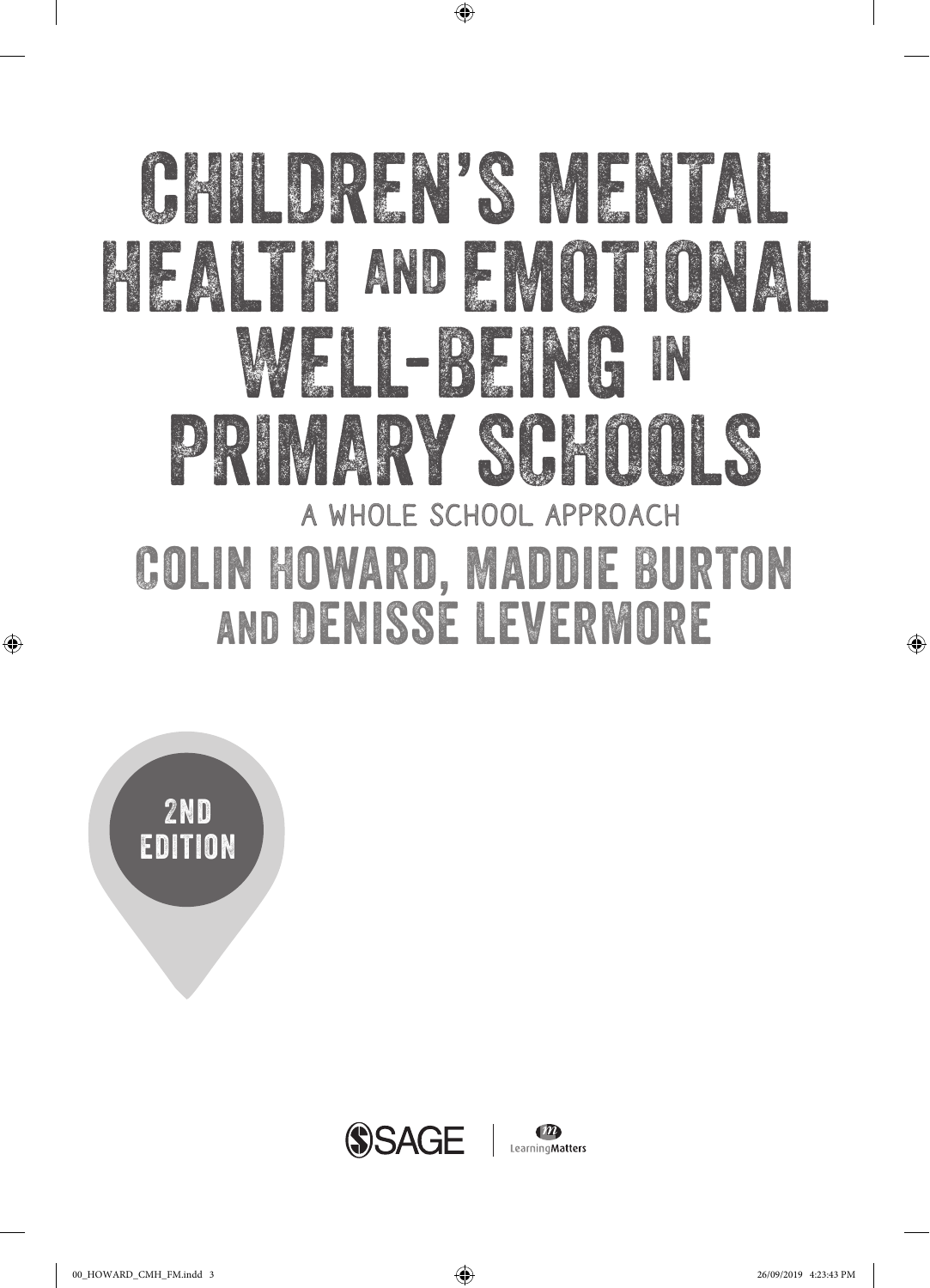



 $\bm \Theta$ 

Learning Matters An imprint of SAGE Publications Ltd 1 Oliver's Yard 55 City Road London EC1Y 1SP

SAGE Publications Inc. 2455 Teller Road Thousand Oaks, California 91320

SAGE Publications India Pvt Ltd B 1/I 1 Mohan Cooperative Industrial Area Mathura Road New Delhi 110 044

SAGE Publications Asia-Pacific Pte Ltd 3 Church Street #10-04 Samsung Hub Singapore 049483

© 2020 Colin Howard, Maddie Burton, Denisse Levermore and Rachel Barrell

Apart from any fair dealing for the purposes of research or private study, or criticism or review, as permitted under the Copyright, Design and Patents Act 1988, this publication may be produced, stored or transmitted in any form, by any means, only with the prior permission in writing of the publishers, or in the case of reprographic reproduction, in accordance with the terms of licences issued by the Copyright Licensing Agency. Enquiries concerning reproduction outside these terms should be sent to the publishers.

Editor: Amy Thornton Senior project editor: Chris Marke Project management: Swales and Willis Ltd, Exeter, Devon Marketing manager: Dilhara Attygalle Cover design: Wendy Scott Typeset by: C&M Digitals (P) Ltd, Chennai, India Printed in the UK

**Library of Congress Control Number: 2019946419**

#### **British Library Cataloguing in Publication Data**

A catalogue record for this book is available from the British Library

ISBN 978-1-5264-6822-2 ISBN 978-1-5264-6821-5 (pbk)

At SAGE we take sustainability seriously. Most of our products are printed in the UK using responsibly sourced papers and boards. When we print overseas we ensure sustainable papers are used as measured by the PREPS grading system. We undertake an annual audit to monitor our sustainability.

⊕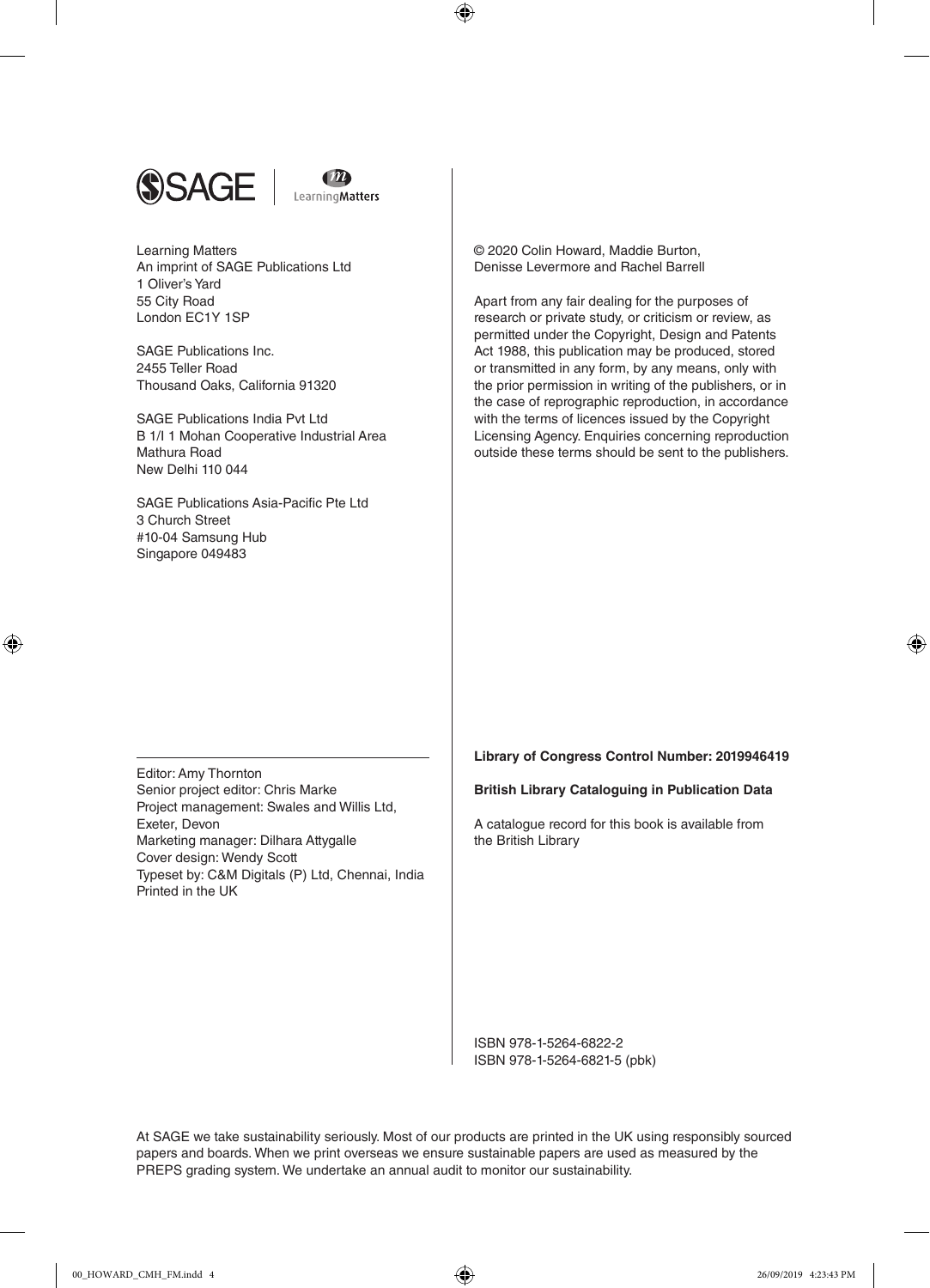## **CONTENTS**

| About the authors |                                                                                                   | vi           |
|-------------------|---------------------------------------------------------------------------------------------------|--------------|
| Acknowledgements  |                                                                                                   |              |
|                   | 1 Mental health and emotional well-being                                                          | $\mathbf{1}$ |
|                   | 2 Promoting a whole school approach                                                               | 27           |
|                   | 3 Children and young people's behaviour: what is being communicated<br>and how should we respond? | 50           |
|                   | 4 Self-esteem and resilience                                                                      | 68           |
|                   | 5 Bullying                                                                                        | 91           |
|                   | 6 Social media, cyberbullying and body image                                                      | 105          |
|                   | 7 The influence of family mental health                                                           | 118          |
|                   | 8 The need for inclusion                                                                          | 136          |
|                   | 9 Who's looking after whom?                                                                       | 150          |
| <b>Index</b>      |                                                                                                   |              |

 $\bigoplus$ 

 $\bigoplus$ 

 $\bigoplus$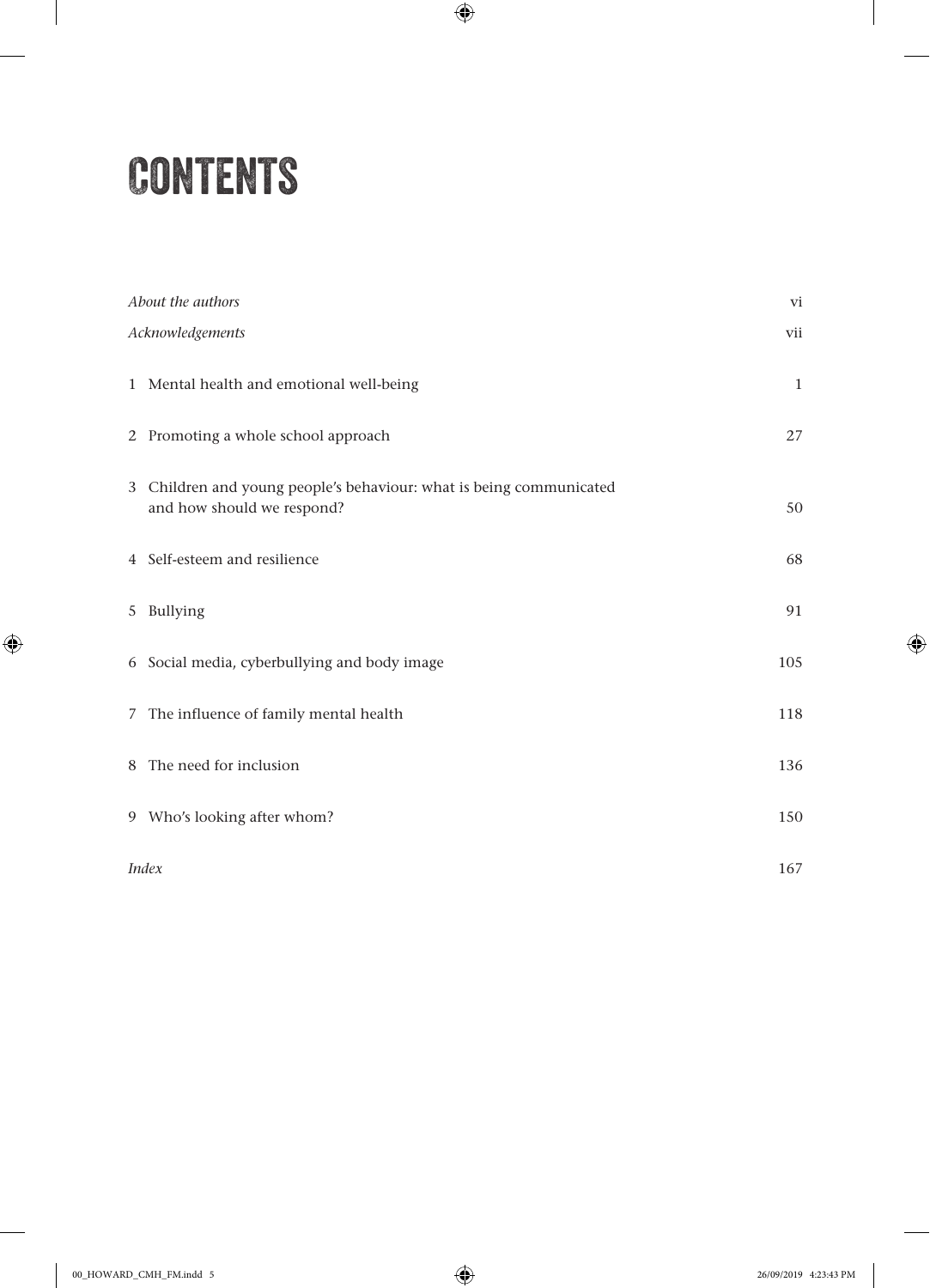

#### Chapter objectives

By the end of this chapter you should be aware of:

- the definition of self-esteem;
- the impact of positive self-esteem on children;
- the impact of poor self-esteem on children;
- how self-esteem represents an aspect of the risk/resilience model;
- strategies that can support improving self-esteem both with children and young people and the school community.

⊕

#### Teachers' Standards

⊕

This chapter supports the development of the following Teachers' Standards:

#### **TS1: Set high expectations which inspire, motivate and challenge pupils**

• Establish a safe and stimulating environment for pupils, rooted in mutual respect.

#### **TS7: Manage behaviour effectively to ensure a good and safe learning environment**

• Manage classes effectively, using approaches which are appropriate to pupils' needs in order to involve and motivate them.

#### **TS8: Fulfil wider professional responsibilities**

- Develop effective professional relationships with colleagues, knowing how and when to draw on advice and specialist support.
- Communicate effectively with parents with regard to pupils' achievements and well-being.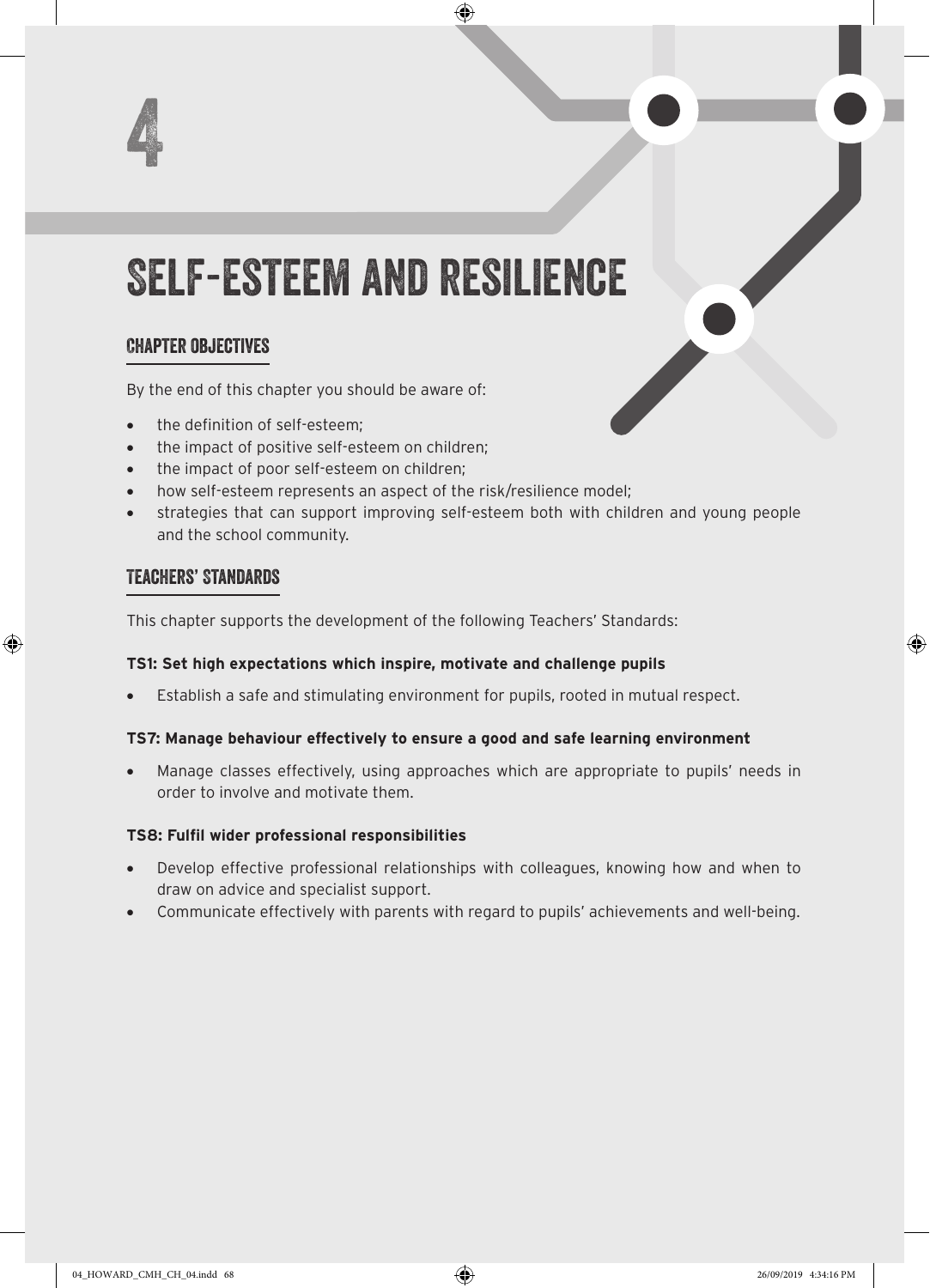### **Introduction**

This chapter will focus on the crucial role that the development of self-esteem can play in the lives of children and young people. It will examine how a developing sense of 'self' mediates the creation of self-esteem and the important role that social relationships and significant risk factors can have on its development. The link between 'self-efficacy' and self-esteem will be examined, along with its role in the feelings created towards a child's level of achievement. Consideration will be given to how positive and negative self-esteem may manifest itself in children's actions and influence their beliefs regarding their own abilities. Finally, the chapter will focus on what may be done in a school setting to promote positive self-esteem and to support its promotion within members of the school community.

 $\circledast$ 

## **What is self-esteem?**

Self-esteem is how we think about ourselves and is reflective of our emotional evaluation of selfworth; this concept begins to grow and develop in a child's early years. Individuals with positive self-esteem will feel they are a good person, deserving of love and support, who can be successful. Low self-esteem leads to feelings of not being good enough, undeserving of love or support and a feeling that things will work out badly (Young Minds, 2019). Low self-esteem was the second highest reason for calls to Childline in 2014–15, accounting for more than 35,000 counselling sessions, citing children's struggles with friendship, impossible aspirations and the hazards of social media as contributing factors. The figures revealed self-esteem was the second highest concern for girls and the fourth for boys (NSPCC, 2016).

'Self' is the product of relationships with others according to what is happening and being experienced at the time. Nick Luxmoore (2008) discusses how saying 'hello' sounds simple but that it is the foundation from which a sense of self develops. This reminds us that we all exist in relation to others and with a sense of self developing through others' response and recognition of us. This is also in keeping with the role and importance of 'connectedness', cited as a resilience factor, in relation to school experiences (Weare, 2015).

All of us are born into a context of relationships, as well as what is happening within that context at the time. The development of babies' brains is influenced by relationships with other important people in their life. *The Brian Architecture Game* explains the importance and role of context and early experiences (see Further reading). Schore (2014) describes the effect of neglect on brain development, and discusses the neurobiology of secure attachment (Schore, 2013) (see Further reading).

Becoming a 'person' involves a large investment by others early in life, not only from family and friends but also communities and schools. Within any relationship, we will look to others for messages that provide us with a sense of our worth as a person. From this, an emerging sense of self becomes reflected back to us through the eyes and minds of others. As Music (2011, pp7 and 24) describes:

*a person's sense of self arises from being in the minds of others, without which it simply does not develop … and that one's sense of self is socially and co-constructed … human life develops from the* 

⊕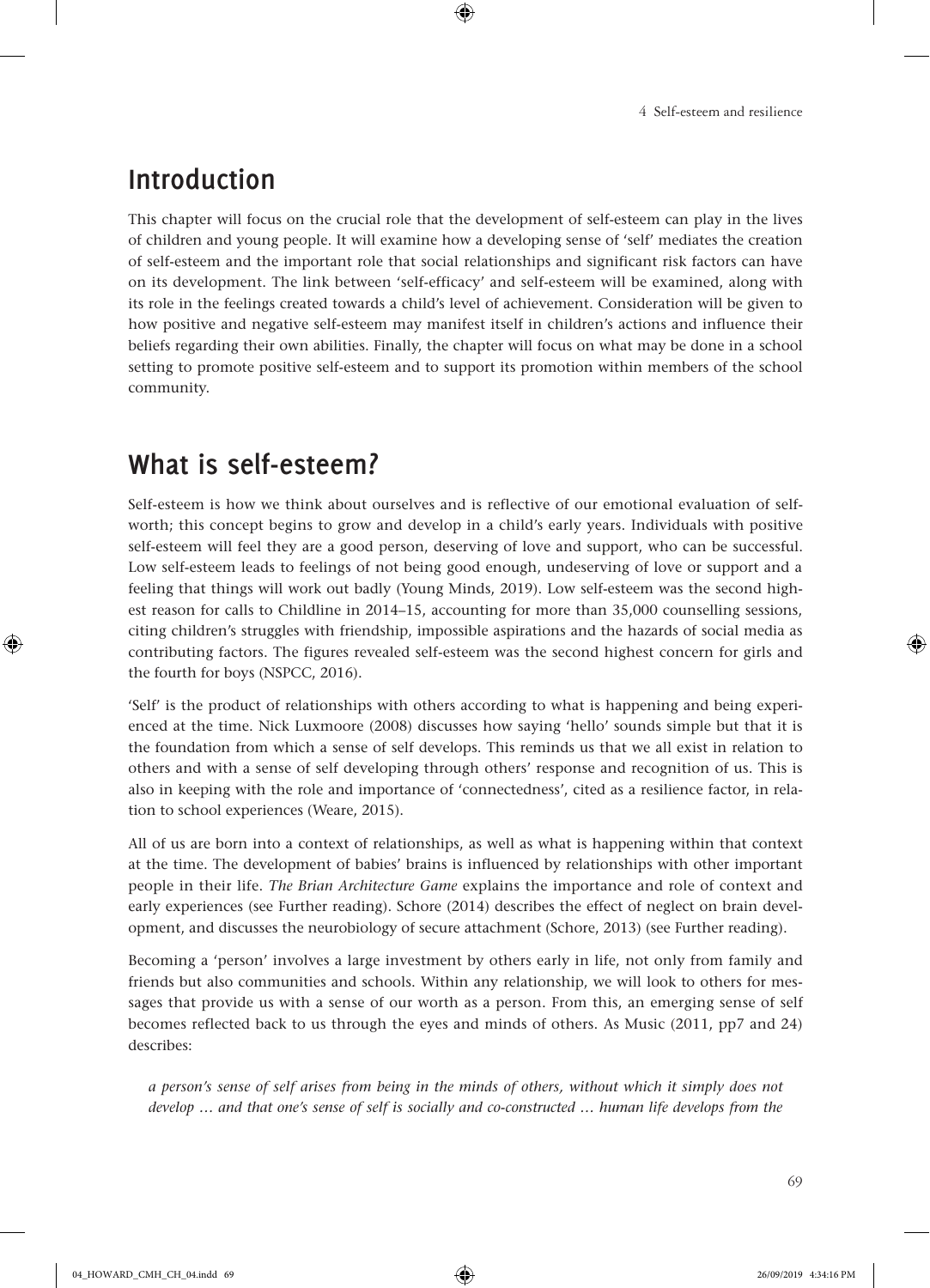*delicate interplay of nature and nurture, the meeting of a bundle of inherited potentials and the cultural, social and personal influences of the adults in an infant's life.*

⊕

Positive self-esteem also has close links to, and can influence a child's feelings of, actual and perceived competence, or 'self-efficacy' (Bandura, 1977, 1989). This is the belief that we can do something and that we can influence events that affect our lives. Peter Fonagy's clip on mentalisation, *finding the meaning of their actions in your reactions,* is worth watching and demonstrates how individuals develop an emerging sense of self in relation to others and their reactions (see Further reading).

A child's level of self-efficacy can vary, according to individual temperament and how that has articulated with the child's environment, but it continues to evolve throughout childhood. A child with high self-efficacy will be more optimistic, less anxious and have a higher level of problem-solving skills, with the ability to persevere in times of difficulty, focusing less on the possibility of failure (Plummer and Harper, 2007). This is a concept that requires nurturing throughout childhood, especially within schools, as enabling a child to develop a sense of mastery and the ability to overcome a challenge will also, simultaneously, develop positive self-esteem, thus demonstrating that 'core self-evaluations' such as self-esteem and self-efficacy do not operate in isolation but can overlap with other dimensions of the 'self' (Bono and Judge, 2003).

Luxmoore (2008) makes the case for the 'self' being socially constructed and therefore with hope for repair, noting that 'self' is not a thing in itself but a way of understanding and describing our experience. This is in keeping with risk and resilience theories as being a dynamic and evolving process, as identified by Rutter (2012). If relationships get off to a poor start and are damaged there is the opportunity for reparation through future positive relationships. Self-esteem is an aspect of human development which is very sensitive to the quality of other relationships and so has a capacity for new possibilities and positive development. Relationships continue to be important and are at the heart of well-being and self-esteem. These develop in the school environment with friends, peers and teachers (The Children's Society, 2015).

There will be many children and young people in schools who have experienced their own 'self' (and thus their self-esteem) being adversely affected. This will be especially relevant for children in the care system. There were 75,420 looked-after children in England in 2018, an increase of 4 per cent on the previous year. Numbers of children looked after due to abuse or neglect are now the highest on record, representing over 60 per cent of all looked-after children (Rosa, 2019). There will be many other children in addition to these children also living in difficult circumstances who do not meet child protection thresholds. There will be significant proportions of these children in classrooms who will all have experienced loss, trauma and significant life events on multiple levels.

In addition, many other children may also have had similar experiences, all impacting on 'self' and identity. Young Minds (2014, cited in Weare, 2015, p8) reported that in an average classroom ten young people will have experienced parents separating, eight will have experienced severe physical violence, sexual abuse or neglect, one will have experienced the death of a parent and seven will have been bullied. Adverse childhood experiences (ACEs) were discussed in Chapter 1. Many children have experienced several ACEs with multiple impacts on several layers, including cognitive development, their sense of self, their self-esteem and ability to co-regulate.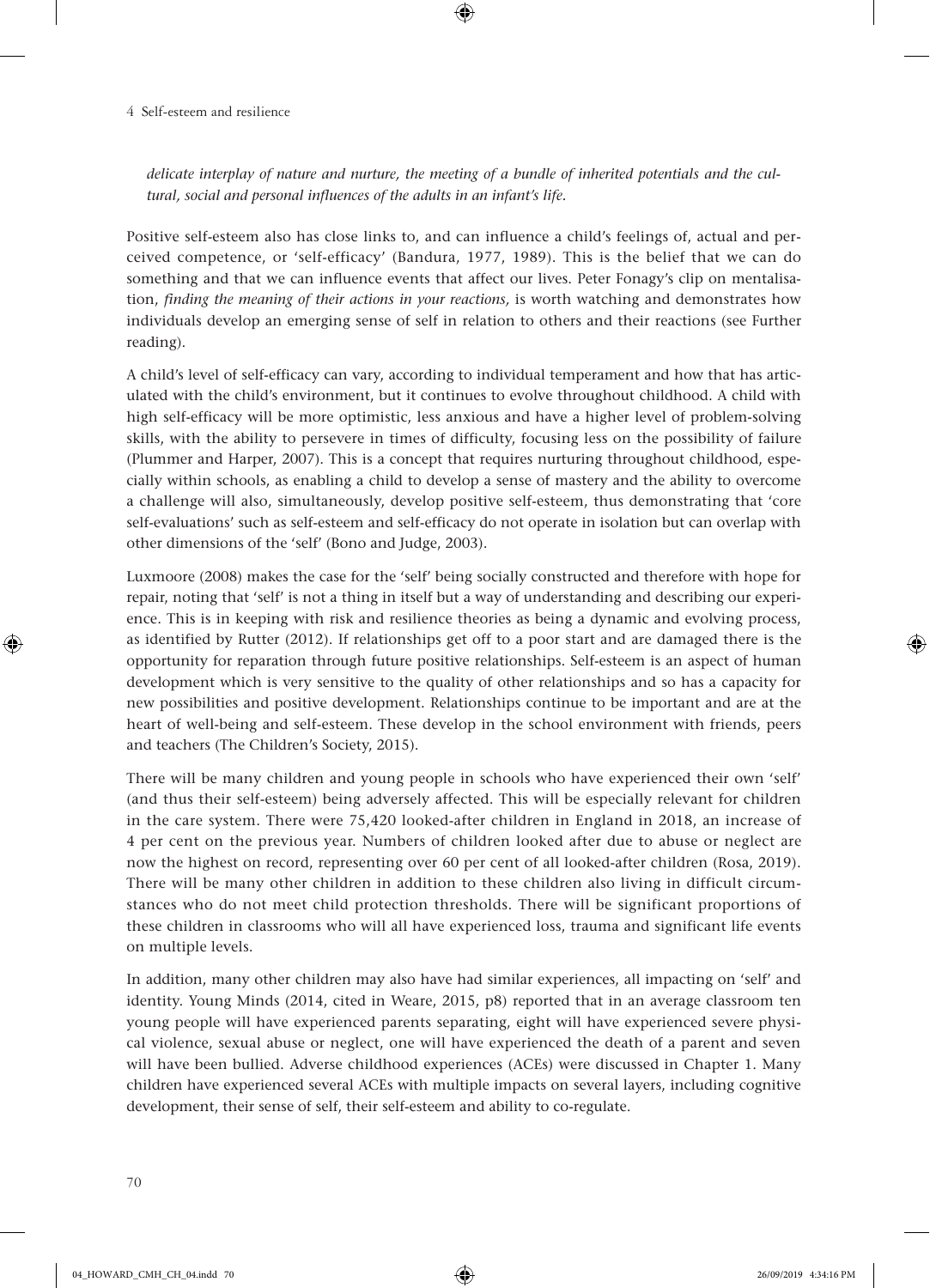Interestingly, refugee children can demonstrate remarkable resilience and are not necessarily likely to develop mental health problems. They may well have experienced early secure primary relationships and hold a secure attachment quality. An inner London primary school that included 90 refugee children had 14 identified with severe psychological problems or special educational needs. This showed that most of the refugee children were sufficiently resilient to be able to adapt to a new culture and did not have significantly more problems than typical primary schools in London (O'Shea et al., 2000, cited in Glen, 2002, p184).

⊕

Findings in *The Good Childhood Report 2015* (The Children's Society, 2015) indicated that children struggle with feelings and perceptions of themselves and about life at school and suggested this was an area for future prioritisation. Some of the other reasons cited are school pressures and stress from the increasing amount of testing and exams, together with peer pressure about looking a particular way, as explored in Chapter 5. Positive self-esteem and happiness are very closely linked, as are poor self-esteem and unhappiness.

#### Key reflections

- How would you define self-esteem?
- What part can relationships play in the construction of self-esteem?
- How might levels of self-esteem manifest themselves in a child?
- What can get in the way?

⊕

## **The importance of self-esteem**

Self-esteem is a vital component to individuals and their lives since it affects their life choices and decision-making process. Children with high self-esteem are generally motivated and will seek to achieve well in life, whilst on the other hand children with lower self-esteem tend not to feel worthy and can lack the motivation to achieve.

Young Minds (2019) summarises positive self-esteem in children and young people as:

- have a positive image of themselves;
- are confident;
- can make friends easily and are not anxious with new people;
- can play in groups or on their own;
- will try and solve problems on their own, but if not able to will ask for help;
- can be proud of their achievements;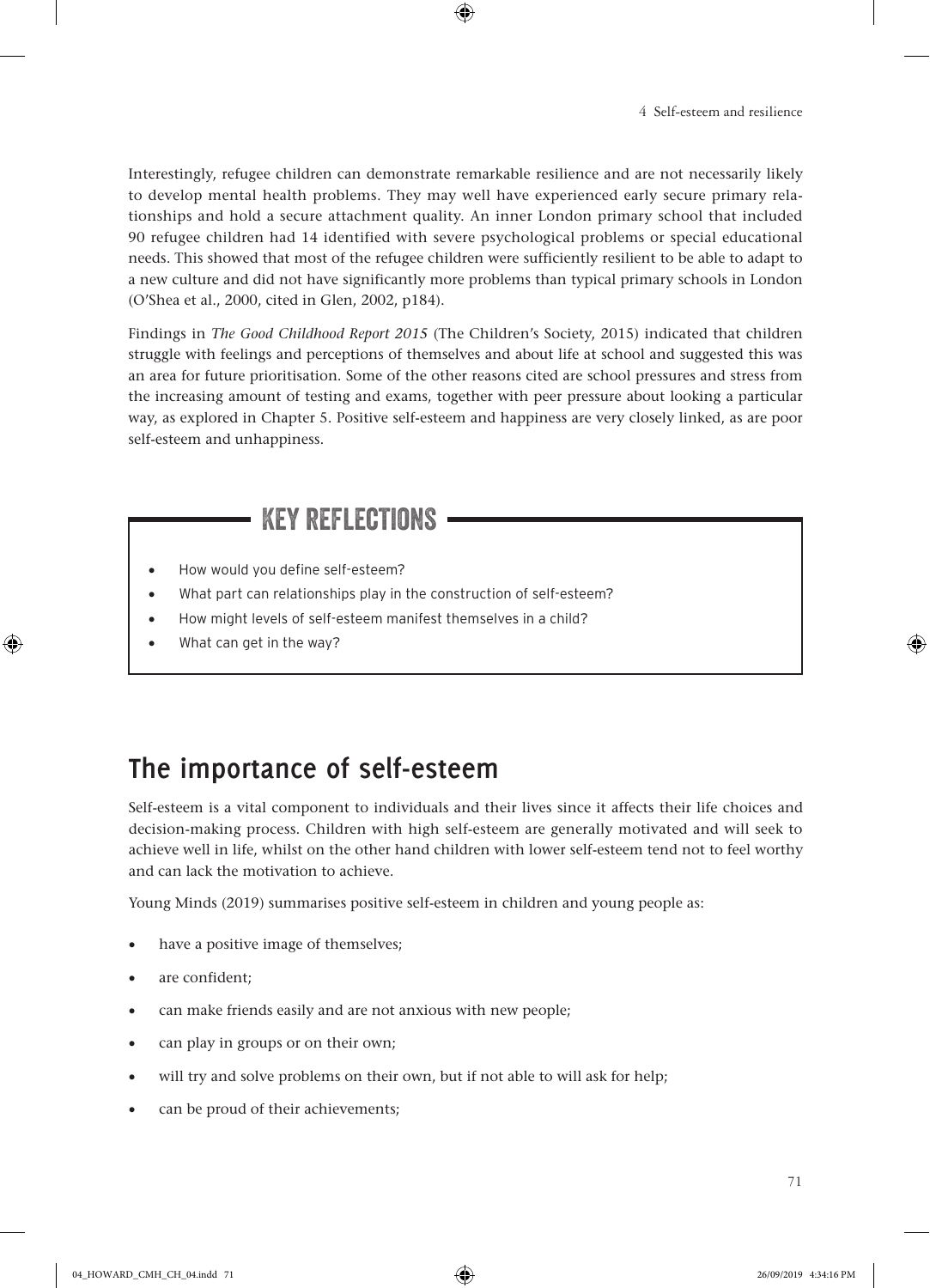- can admit mistakes and learn from them;
- will try new things and adapt to change.

Low self-esteem is summarised by Young Minds (2019) as:

have a negative image of themselves – they might feel bad, ugly, unlikeable or stupid;

 $\circledast$ 

- lack confidence:
- find it hard to make and keep friendships, and may feel victimised by others;
- feel lonely and isolated;
- tend to avoid new things and find change hard;
- can't deal well with failure;
- tend to put themselves down and may say things like 'I'm stupid' or 'I can't do that';
- are not proud of what they achieve and always think they could have done better;
- are constantly comparing themselves to their peers in a negative way.

## **The importance of resilience**

As the risk and resilience model will show, low self-esteem is one of the risk factors in the development of poor mental health whereas positive or high self-esteem acts as a protective factor to mental health. Children and young people with low self-esteem are at a higher risk of developing mental health problems over their lifetime. Overall the model demonstrates that risk factors can predispose a child or young person to mental health problems. These are like ACEs and include features that sit in the domains of the family, the environment and the child him- or herself. What is important is understanding how resilience factors can be built on and therefore mitigate risk and help to redress the balance.

That said, defining resilience is not so straightforward. Is it about being strong when under stress and/or being able to 'bounce back'? Or is it more about the individual ability to manage stress and levels of positive feeling that make the difference? Children and young people need to have positive experiences but also the capacity to manage negative experiences without feeling overwhelmed (Music, 2017, pp 240, 244).

Self-esteem was defined by Pearce (1993) as one of the protective factors in terms of the likelihood of developing mental health problems. His risk and resilience model identified three areas of risk:

- 1. environmental/contextual;
- 2. the family;
- 3. the young person/child him- or herself.

⊕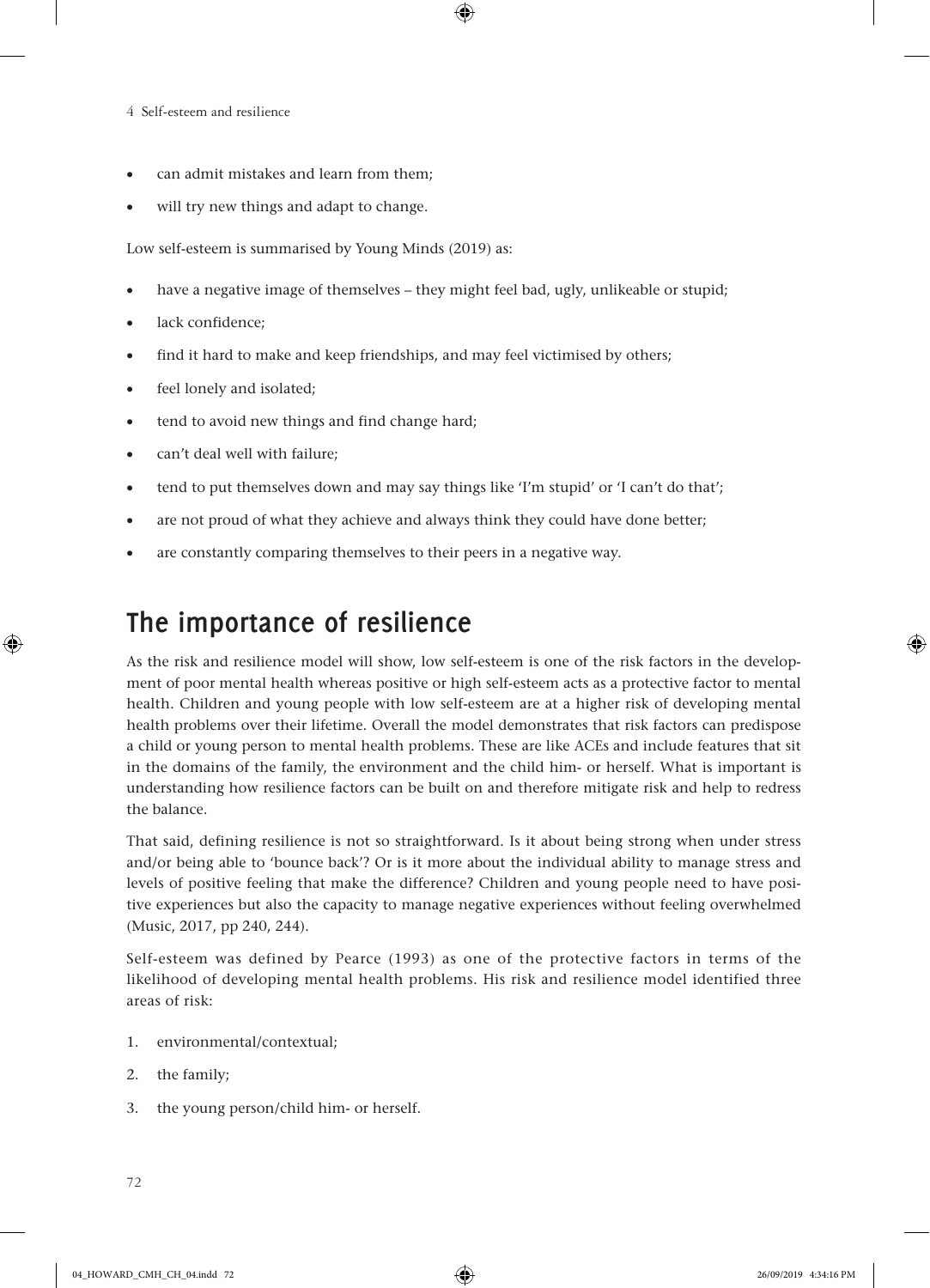Examples of risk include:

• negative experiences in the *environment*, such as poverty, disaster, violence or being a refugee or asylum seeker;

 $\bigcirc$ 

- precipitating factors in the *family*, such as early attachment difficulties, domestic abuse, parental conflict and parental mental illness. Multiple family transitions can increase risk, with a cumulative effect on educational achievement, behaviour and relationships in general;
- for the *young person*, areas of risk include neurodevelopmental difficulties and conditions (such as attention deficit hyperactivity disorder (ADHD) or autistic spectrum conditions), low selfesteem, academic failure and poor school attendance, low IQ or learning difficulties, physical illness and genetic influences.

It is important to note that most factors are about context, extrinsic to the child, and not located within the child. Yet, in spite of major adversity, many young people and children cope well. The key is *resilience*, which acts as a protective factor. Rutter (1985) and again later (2006) described this as a dynamic evolving process and not just about static factors. The model of risk and resilience is not based on risk and protective factors in themselves but rather on how they interact. The flip side is the consideration of resilience factors which mitigate the risk factors. Having and acquiring resilience skills acts as a protective factor, and these can include:

- secure attachments;
- positive self-esteem;
- social skills;

⊕

- familial compassion and warmth;
- family stability;
- social support systems that encourage personal development and coping skills;
- having a skill or a talent.

The emphasis is on the process of resilience across developmental pathways. Studies have led theorists to suggest that all children inherit characteristics which make them both vulnerable (risk factors) and resilient (protective factors). There is a complex interplay between risk factors and promoting resilience. Resilience effects are shaped by social context. So, for children and young people, this includes educational settings. Even high-risk groups, as suggested above, are able individually to adapt and achieve against the odds and despite diversity (Rutter, 2012). A focus is often on risk or negative factors instead of positive attributes and resilience. In the following case study of Max, ADHD ticks a box as a risk factor but it is really important to know and practise reframing ADHD as a positive factor. It is most likely Max will have boundless energy, which can be wearing for those around him, but he will always be keen to participate in events outside the classroom where he could potentially do well. A 'state of mind' and improved self-esteem can come about through experiencing successes.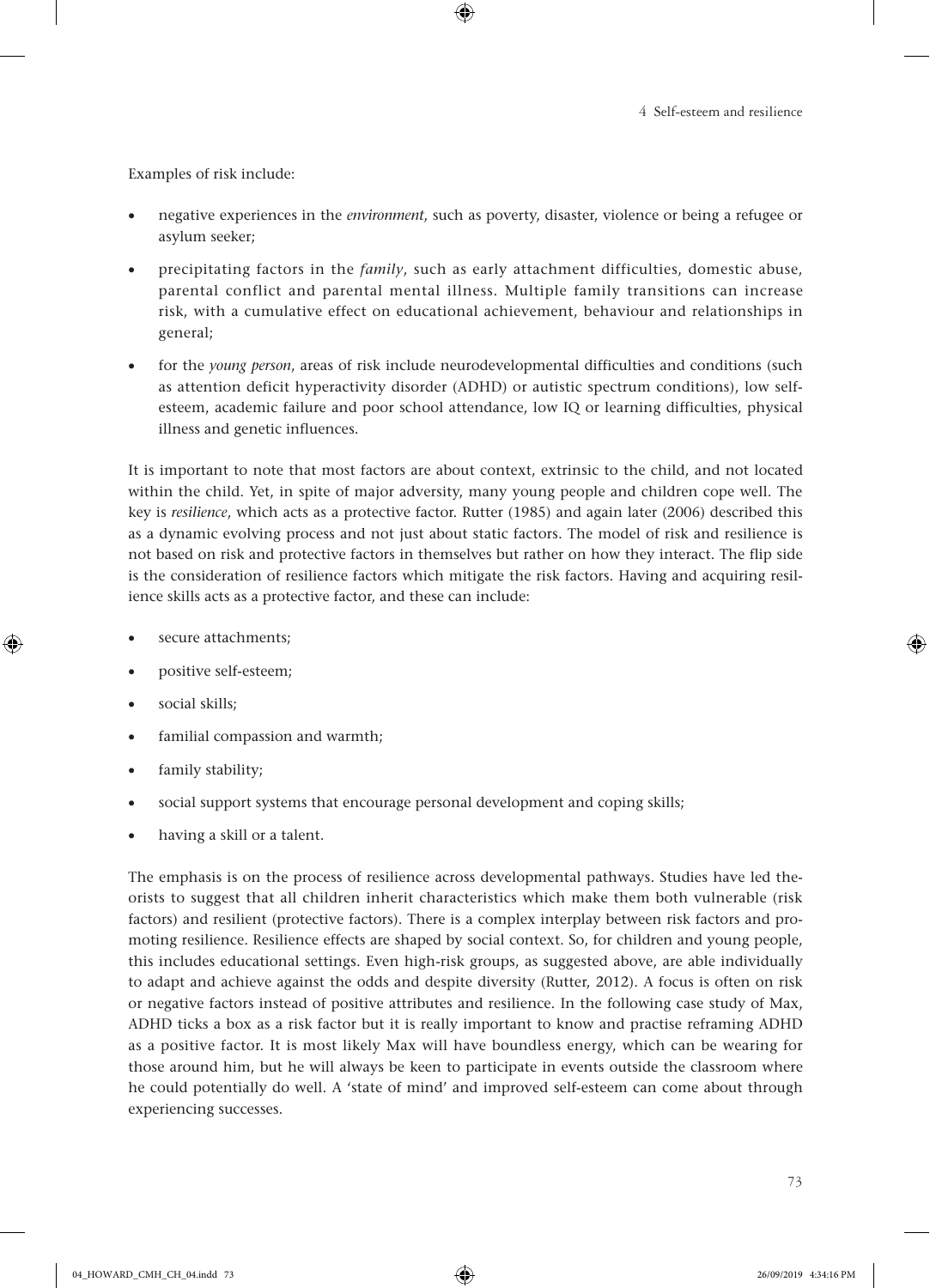Where protective and resilience factors can be accessed, resourced and utilised, they can act as an important counterbalance, buffering risk factors (Department for Education, 2018 b). For example, a child may be genetically predisposed to developing ADHD. There may be other family members with a diagnosis. With the combination of a poor environment in terms of abuse or attachment difficulties, the child may be at greater risk of developing ADHD (Music, 2011). Similarly, a young person may be genetically predisposed to clinical depression or psychosis, which does not in itself mean the condition will necessarily develop. But if there is a combination of other poor external factors and negative experiences, as described above, depression, psychosis or other significant mental illness may emerge and develop into a clinical condition (Burton et al., 2014). Many children will experience an understandable knock to their self-esteem from these challenges; some are able to bounce back if there are other protective factors in place, or as Fuller (1998, p75) describes:

⊕

*Resilience is the happy knack of being able to bungy jump through the pitfalls of life.*

Resilience is a process and construct of individuals, families and communities, including schools, societies and groups. As Rutter (1987, cited in Werner and Smith, 2001, p3) describes, it is:

*the end product of buffering processes that do not eliminate risk and adverse conditions in life but allow the individual to deal with them effectively.*

Schools have an important role and can offer opportunities for supporting, promoting and improving children's resilience by using strength-based approaches, including positive praise and the use of circle time. Through these activities, schools have an important role in helping to reduce the risk of children developing mental health problems (Department for Education, 2018 b).

Alongside self-esteem, identifying a skill or a talent – also a protective factor – should not be underestimated. Mo Farah, the Olympic champion, was a migrant from Somalia, escaping the civil war and arriving in London aged 8 and speaking very little English. His potential athletic talent was spotted by his PE teacher at school and the rest, as we know, is history. The story had the potential to be so different (Burton et al., 2014).

#### Case study: Max

Max is 8 and in Year 3 at primary school. Max has a diagnosis of ADHD, so he struggles with the 'triad of impairments' for ADHD (see Chapter 1), is easily distracted, finds it difficult to concentrate for very long and is sometimes impulsive. To support this, the school is trying to give him short tasks that have a clear structure and are differentiated to allow Max to succeed. At lunch time he finds it difficult to remain in the lunch queue so sometimes gets asked to keep still and stay in line by the dinner time staff and sometimes gets sent to the back of the queue if he doesn't comply.

Max also finds staying on task difficult in class. There are 29 other children in class. Max has a teaching assistant to support him. He is always pleased to receive praise and has some gold stars for being able to stay on task in class. Despite this support he sometimes gets into trouble with staff both in and outside the classroom. When this happens he can get very upset.

⊕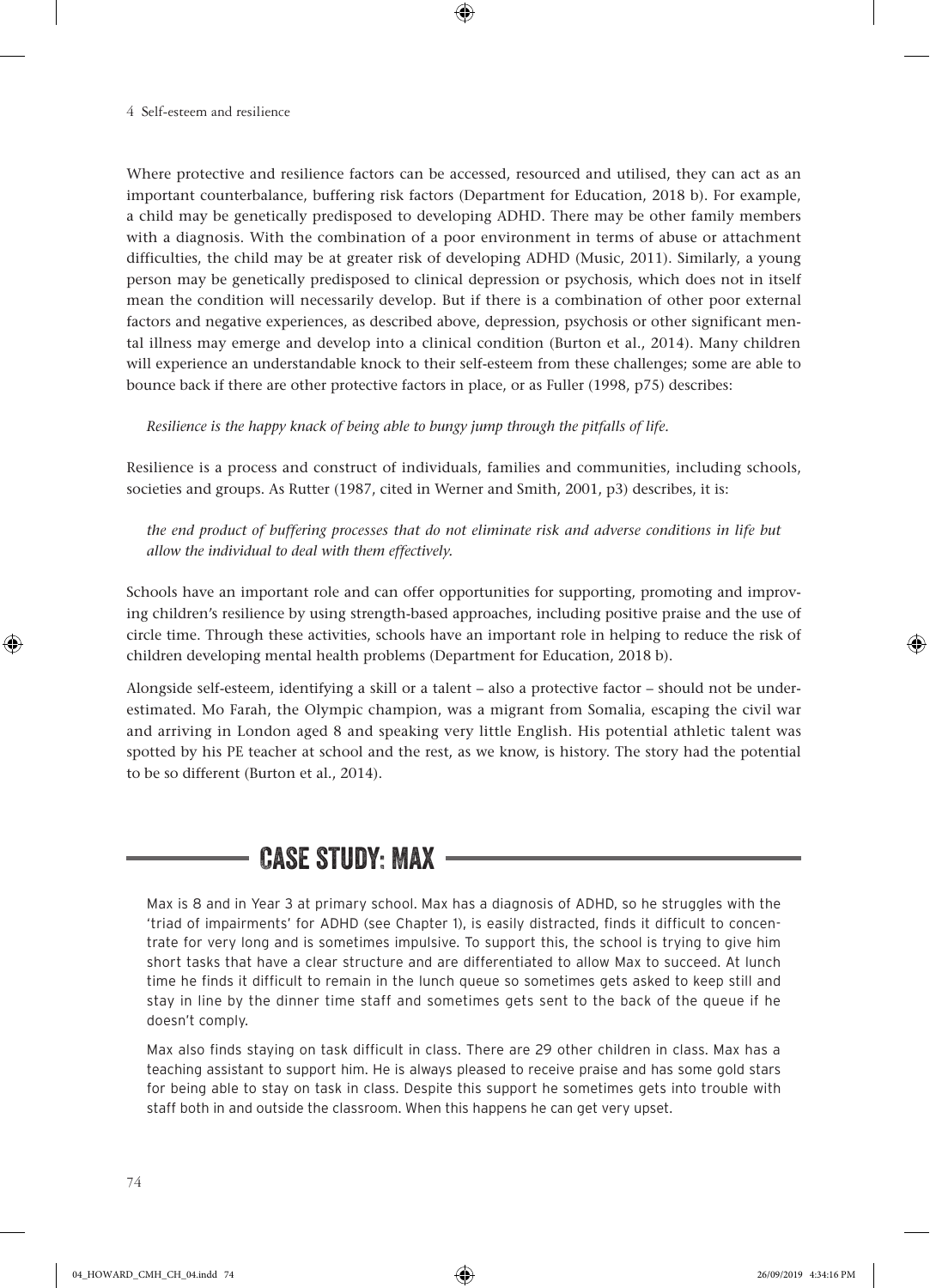Life at home for Max is also difficult at times. He has an older brother, Tom, who is 16 and also has ADHD. The family have recently lost their father from the family home as the relationship between Tom and Max's parents has ended after an acrimonious time. Max and his family live in a twobedroom flat on an inner-city estate. Mum has recently been diagnosed with clinical depression.

⊕

A favourite time of the school day is outside play. Max gets on well with his peers and has some good friendships. Max enjoys sports, particularly football. He attends after-school football club and plays football on Saturdays at a local sports centre.

Given this scenario there are many risk factors and ACEs that are linked to Max's issues.

- Environment: inner-city estate, two-bedroom flat, limited outside access to play as there is no garden. Opportunities for play can be reduced in schools where there has been a reduction in playtimes.
- Family: acrimonious parental relationship; father has left so significant event and loss. Brother has ADHD. Mum has a diagnosed mental health disorder.
- Child: Max has a neurodevelopmental difficulty (ADHD). Max finds it difficult to deal with being told off at school, which is more frequent for Max perhaps compared to other children, and this could contribute to low self-esteem, together with other factors as above.

However, despite these risk factors there are several potential resilience factors, which can improve Max's self-esteem. These include:

- enjoying and being good at sport (football);
- having friendships;

⊕

- attending after-school clubs and engaging at school;
- having quick thinking, boundless energy and an 'up for it' activist personality and attitude to life as results of his ADHD;
- home life for Max has the potential to settle down and be less acrimonious now the parents have separated.

The school is also trying to support Max by using different strategies such as focused tasks, positive praise and the support of a teaching assistant. By encouraging Max to join the school football club, the school is enabling him to taste success regularly and feel positive about his achievements outside the classroom, which will lead to improved self-esteem.

#### KEY REFLECTIONS

- How can high and low levels of self-esteem be characterised in a child?
- What risk and resilience factors can impact upon self-esteem?
- How can resilience be promoted within schools?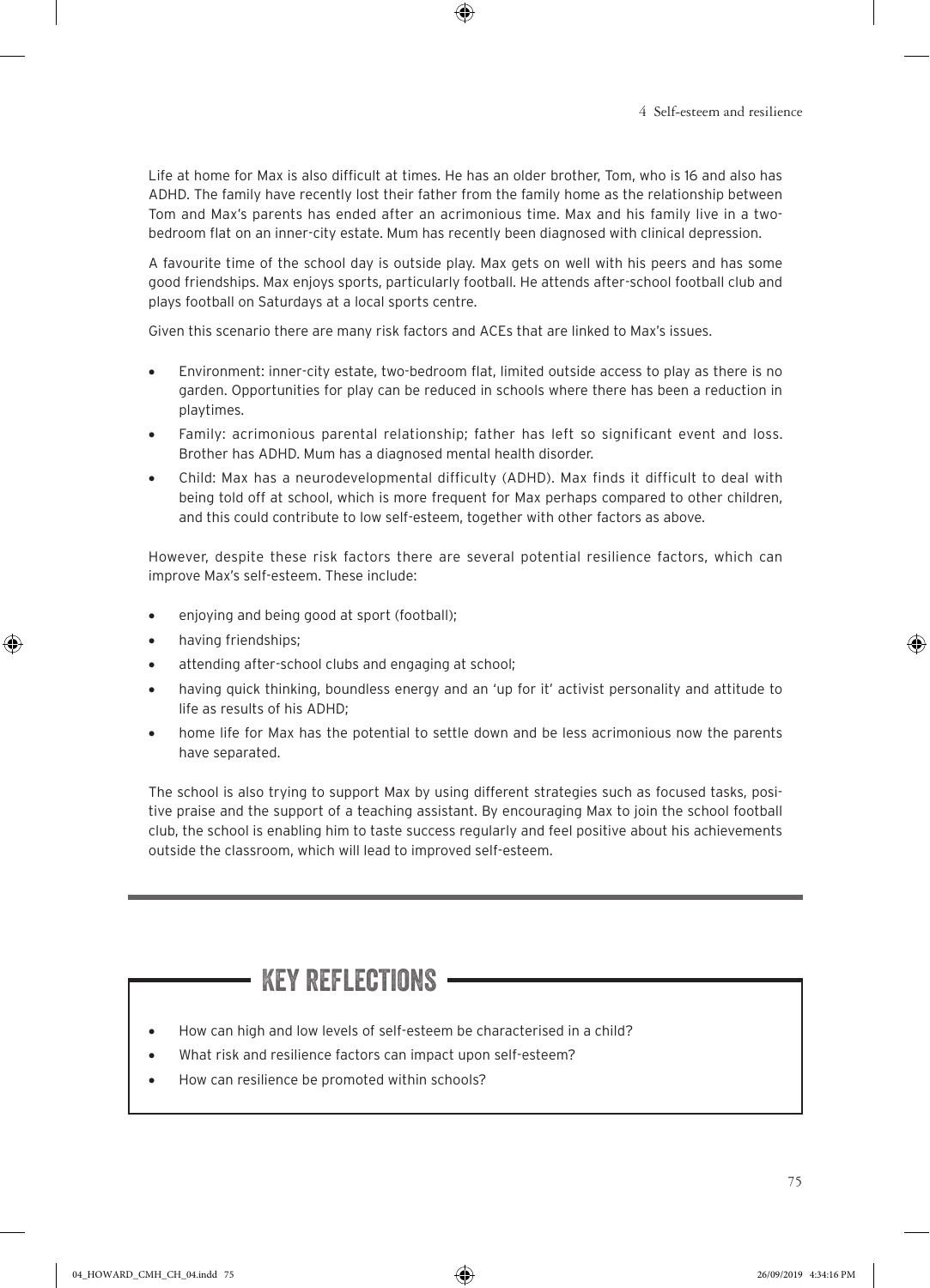## **The value of self-efficacy**

As mentioned earlier, self-efficacy is closely linked with self-esteem and develops from experiences throughout a child's life. It is the belief children or young people have that they can define a goal, persevere and see themselves as capable, and in this way self-efficacy provides the foundation for motivation, well-being and personal accomplishment. To build self-efficacy children and young people need opportunities to learn what their strengths are, helping to cultivate a belief that they can rely on these when facing a challenge. Within a whole school approach, children and young people need to feel they have influence, a 'voice' and involvement in decision making about their learning, classroom and school life (Weare, 2015). Ultimately, the more children or young people believe they can achieve, the more likely they are to generalise this to other areas of their lives, building selfefficacy in a wide range of activities.

 $\circledast$ 

Having a voice is also set out as an important right in Article 12 of the United Nations Convention on the Rights of the Child (1989). Many schools have taken part in the Rights Respecting Schools programme (**https://www.unicef.org.uk/rights-respecting-schools/**).

The case study below helps to demonstrate the importance of positive, trusting and empowering relationships and how schools can play a part in developing a child or young person's sense of mastery and the ability to persevere in times of difficulty, building self-efficacy. This was a vulnerable young person in difficult circumstances, and the end of the story could easily have been very different.

#### Case study: Becky

Becky is 11, of dual-heritage ethnicity, and is in Year 6. Her family life is difficult; she has a volatile relationship with an overpowering mother and an absent father. Becky's mother (Rosie) struggles with her own mental health and finds it very difficult to put the needs of her children before her own. Becky's three older half-siblings have left home and her younger brother was, in her words, 'just annoying'. She lives in a three-bedroom house in an inner-city estate. Becky has struggled with low mood and anxiety since Year 4.

Becky has very low self-esteem and self-efficacy and was identified for increased support at school. Her school is very supportive of her and she has a particularly strong relationship with the deputy head teacher who is supporting the family with other professionals. Becky's and her family's needs were listened to and further thought was given as to how to meet them more effectively. Becky enjoyed school, was determined to attend school as much as possible and do as well as she could with her upcoming Key Stage 2 SATs, demonstrating hope and resilience.

Within counselling sessions at school Becky was supported to explore past and present relationships, how trust had been built and broken and how this affected her self-esteem and self-efficacy. Becky was given responsibilities within the classroom – lunch time monitor with other pupils, supporting a reading group of younger pupils – to encourage her sense of self-worth. Becky was very keen on drama but did not have the confidence to take part in lunch time rehearsals. With the support of the deputy head teacher, Becky was encouraged to attend and watch rehearsals, with a view to building on this.

⊕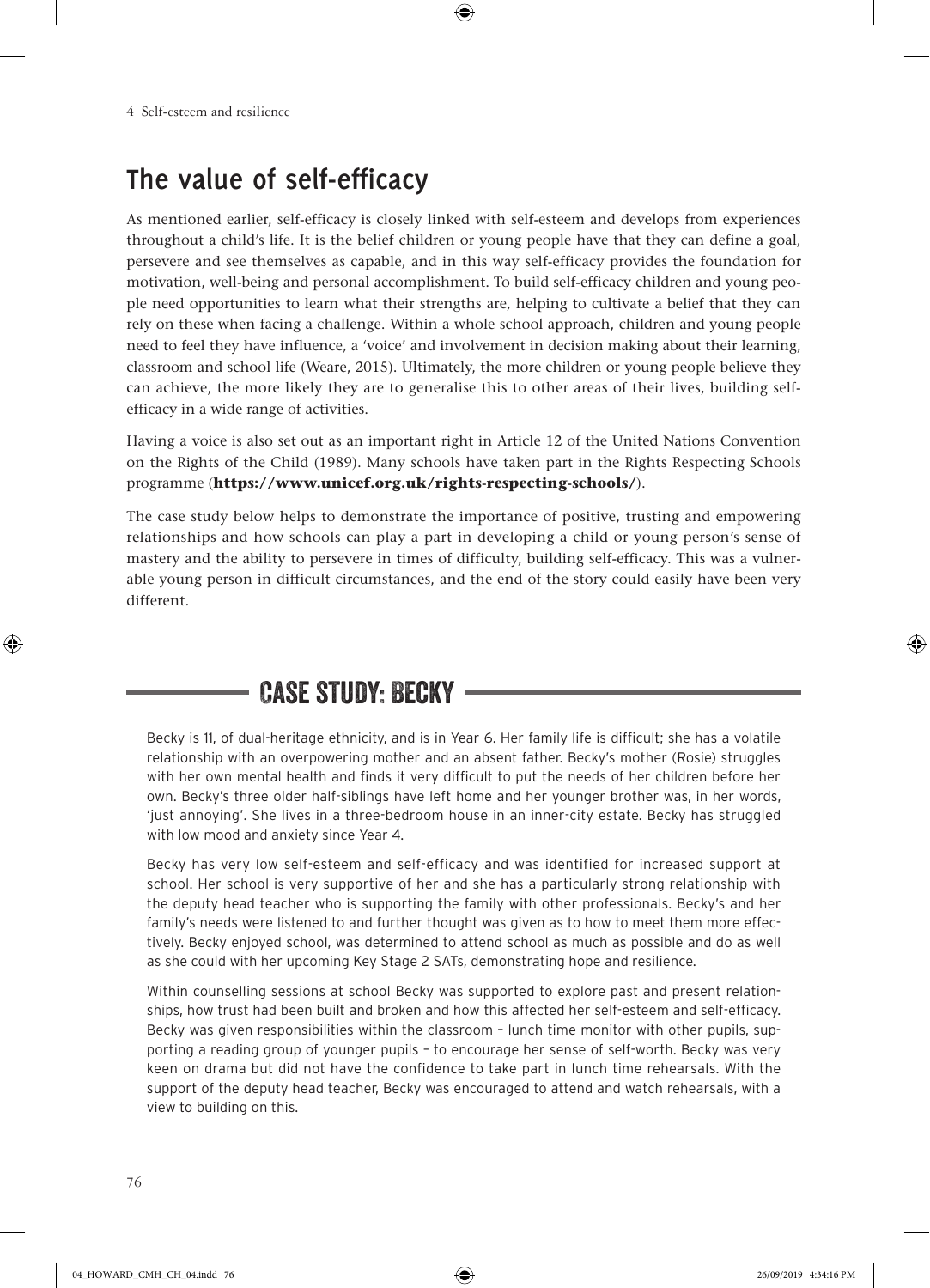The family support worker enabled Rosie to seek her own counselling and to work with her, reflecting on her relationship with Becky and possible strategies that may support them during difficult periods. With this support and encouragement Becky is developing into a more confident and capable young person and has a degree of control of her life. She is developing an improved relationship with her mum (Rosie) and is getting on better with her younger brother. Becky has strategies in place to help her manage difficult feelings in relation to her low mood and anxiety, increasing her sense of mastery.

⊕

The family support worker also supported Mum to get help with her own mental health problems, which she has done and Rosie is engaged with and supported by adult mental health services.

Becky is attending school regularly and her self-esteem and belief that she can achieve and overcome difficulties in her life (self-efficacy) have grown immensely.

Becky's case demonstrates the important role that relationships play with regard to the development of self-esteem and self-efficacy. Professionals within Becky's school, particularly the deputy head teacher and the school counsellor, play an important role in increasing Becky's motivation and personal achievement.

#### Case study reflections

⊕

- With regard to self-efficacy, what made the difference in Becky's case?
- What factors did relationships play in supporting Becky's self-esteem?
- How are factors in the classroom supporting Becky's self-esteem?
- Did you spot a potential skill or talent emerging (resilience factor)?

There are many factors that are making a difference for Becky.

- Verbal persuasion and constructive feedback (hearing positive feedback about the ability to accomplish a desirable activity): Becky is gaining this from the supportive professional relationships in her life, particularly the deputy head teacher, building her self-esteem through positive relationships with others. Hearing is believing!
- Performance accomplishments (successfully doing a desired activity): Becky is on track with her Key Stage 2 SATs targets and is relishing her increased responsibilities at school. She is developing a better relationship with her mum (Rosie). All Becky's accomplishments have led to a sense of mastery, which is influencing her perspective on her own abilities. Doing is believing!
- Physiological states (feelings about the behaviour): through positive relationships with others and the opportunity to think about the past with the school counsellor, Becky has been enabled to build her confidence and begun to control her low mood and anxiety. In turn, this is increasing her mood and positively impacting on her self-efficacy beliefs. Feeling is believing!
- Vicarious experience (seeing someone model the desired activity): Becky is observing other pupils within the drama group, younger pupils in the reading mentoring activity and her mother Rosie. She is looking at others and observing how they manage and whether they succeed or not, which is increasing her belief that she can indeed master her own situation. Seeing is believing!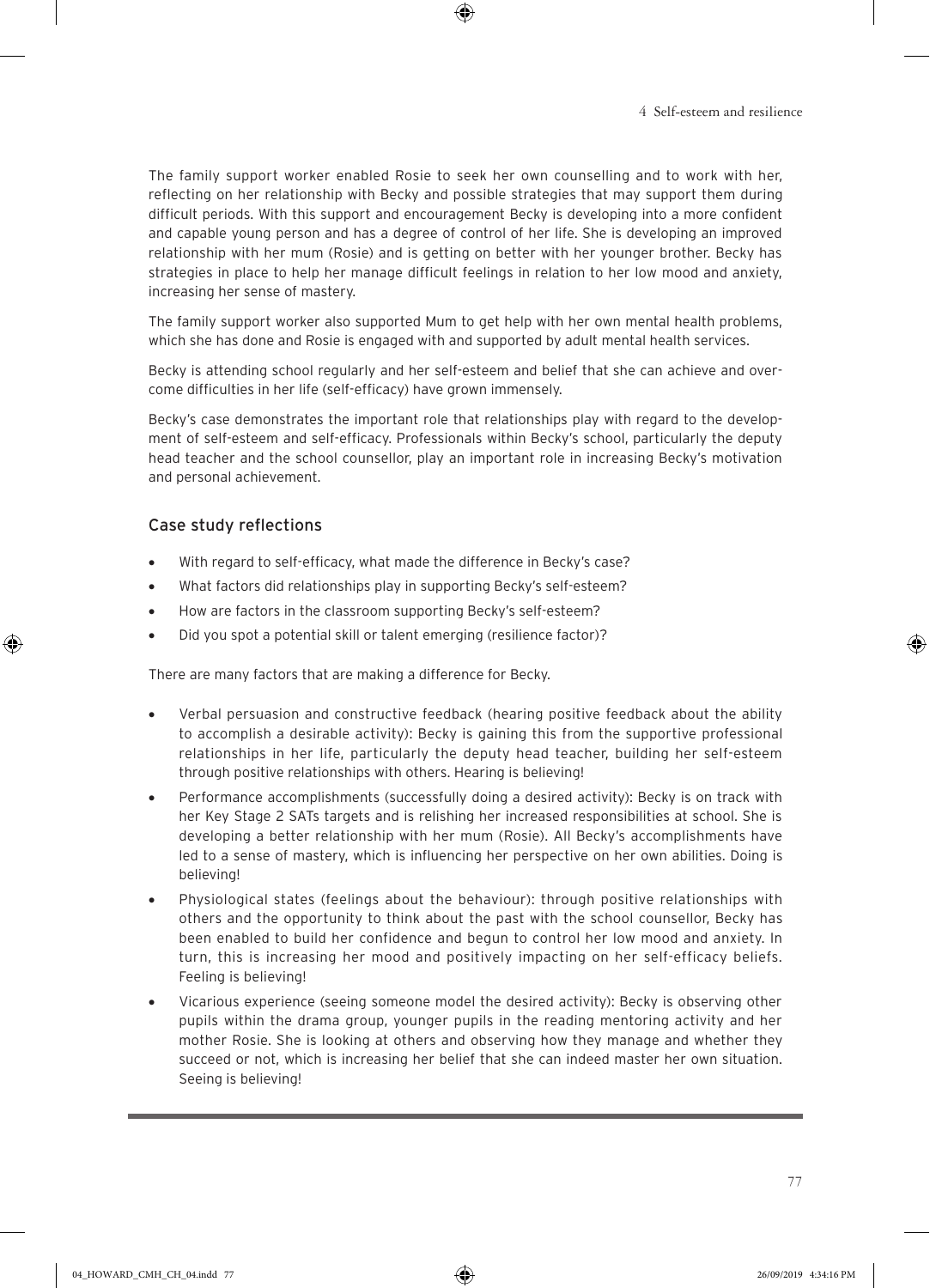It is important to note that desired activities and constructive feedback should not be unrealistic or grandiose as this can give children and young people the perception that they can accomplish an activity that they may not have the skills or knowledge to tackle. If children or young people are encouraged to make a change that they are not ready to attempt, there is the possibility they may fail, and this may mean they will be less likely to believe they can do it the next time, resulting in a diminished sense of self-efficacy. It is extremely important, therefore, that success in activities is within reach and feedback is appropriate. In Becky's case, being encouraged to watch drama activities initially and being fully supported within other responsibilities are slowly developing her confidence and self-belief, which will in turn feed into positive self-esteem and high self-efficacy.

⊕

## **Improving self-esteem with both children and young people within the school and its community**

It is relevant to consider strategies for promoting resilience, and it has to be remembered that resilience can only develop through some exposure to risk or stress; as Rutter (1985) identified, resilience develops through this exposure occurring at a *manageable level of intensity* at developmental points where protective factors can operate. The major risk factors for children and young people tend to operate within chronic and transitional events such as continuing family conflict, chronic and persistent bullying, long-term poverty and multiple school and home changes. Children and young people seem to show greater resilience when faced with more single one-off acute risk and adversity events, such as bereavement (Coleman and Hagell, 2007). A good caregiving relationship can act as a protective factor and can mitigate other social and environmental factors such as poverty and disability. In addition, caregiving relationships for children and young people include relationships in school communities, thus becoming an important and additional resource.

Resilience can be grown and developed, which can be a challenge in an assessment-based society such as ours, as well as in our schools' current National Curriculum demands. There is a balance to be sought between the role of play as an asset and important tool for social development and subsequent development of resilience, and the pressure to achieve academic results, especially in early years settings (Joslyn, 2016). When positive experiences outweigh negative experiences, a child's 'scale' tips toward positive outcomes (Center on the Developing Child, 2015).

*No matter the source of hardship, the single most common factor for children who end up doing well is having the support of at least one stable and committed relationship with a parent, caregiver, or other adult. These relationships are the active ingredient in building resilience: they provide the personalized responsiveness, scaffolding, and protection that can buffer children from developmental disruption. Relationships also help children develop key capacities – such as the ability to plan, monitor, and regulate behavior, and adapt to changing circumstances – that better enable them to respond to adversity*  when they face it. This combination of supportive relationships, adaptive skill-building, and positive *experiences constitutes the foundation of resilience.*

(Center on the Developing Child, 2015)

⊕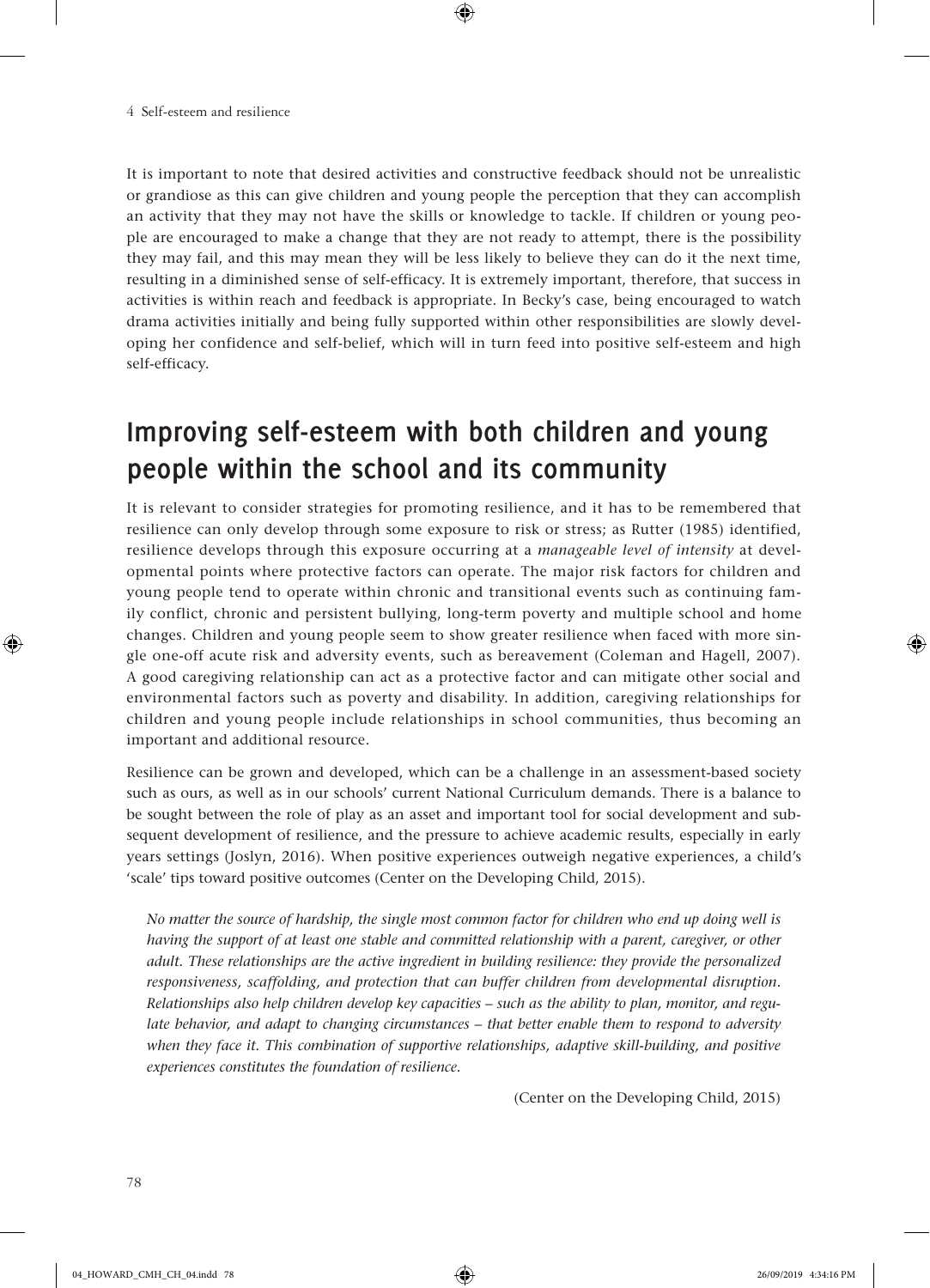Highly targeted therapeutic and educational support is required for identified at-risk groups including, for example, looked-after children. The National Institute for Health and Care Excellence (NICE, 2015) have guidance on looked-after children and young people.

 $\mathbin{\circledast}$ 

When the term 'therapeutic' is considered, it is not only about its application in clinical and counselling work. It is also with reference to the importance of all relationships having a therapeutic element which therefore is a supportive relationship. All looked-after children in schools should have a personal education plan, although it is interesting to read in *Promoting the Education of Looked After Children and Previously Looked After Children* (Department for Education, 2018 b) that the focus is on behaviour and achievement, with little mention of mental health, apart from a requirement to work with local Child and Adolescent Mental Health Services (CAMHS) as necessary. This is curious, as looked-after children and care leavers have a fivefold increased risk of all the childhood mental, emotional and behavioural problems and a six- to sevenfold increased risk of conduct disorders (Department of Health, 2011). However, it does contain guidance and a case study example of the most appropriate use of Pupil Premium +. The Department for Education's *Mental Health and Behaviour in Schools* (2018 a) guidance acknowledges the lasting impact of ACEs throughout childhood, adolescence and adulthood, highlighting the importance for school staff to be aware of how this can impact on behaviour and education.

#### **A school's role**

⊕

Promoting resilience and building self-esteem to prevent mental health issues in schools are key areas of focus for teachers and educational professionals. Weare (2015) highlights that the real benefits for schools can be seen through *a whole school evidence informed approach* where a consistent group of approaches, programmes and interventions are designed and adopted so that all parts of the school work collaboratively towards building a safe and supportive school environment. When considering what 'good mental health' looks like, the Mental Health Foundation (2002) state that a child would have the ability:

- to develop psychologically, emotionally, intellectually and spiritually;
- to initiate, develop and sustain mutually satisfying personal relationships;
- to become aware of others and empathise with them.

Therefore, building on this from a whole school approach perspective, teachers need to think about the class and wider school environment. Does it build a sense of connectedness and purpose where all emotions and feelings are supported through a culture of warmth and respect? How are being and feeling differently celebrated?

There are a number of approaches, programmes and interventions that can be initiated which focus on the teaching of social and emotional skills, and which in turn help develop positive school environments. It has been shown that these programmes, which help children understand the challenges associated with growing up, transitions in life (such as Key Stages and schools) and change (such as separation, divorce and bereavement), can build resilience which may prevent the development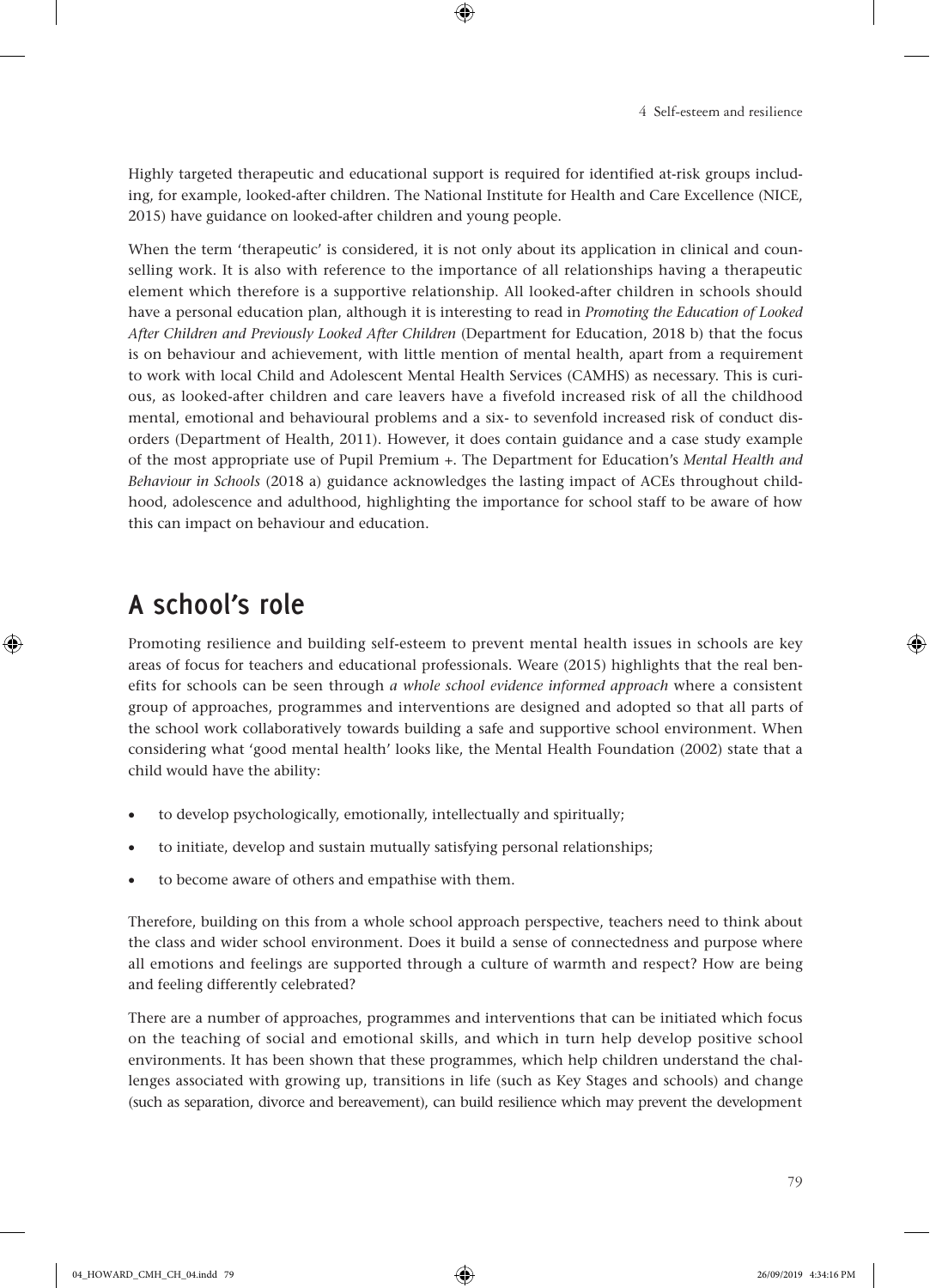of mental health problems in later life. Resilience is being able to cope with difficult situations, and children need to able to believe in their ability to cope through a positive image of themselves which can be developed through the delivery of high-quality programmes of social and emotional skills interventions.

 $\bigoplus$ 

One proposed structured programme in school could follow the wave model of intervention, as suggested by the National Children's Bureau (2014).

| Wave 1 | Effective whole school framework for promoting emotional well-being and mental health<br>Quality-first teaching of social and emotional skills to all children through personal, social,<br>health and economic-type programmes |
|--------|---------------------------------------------------------------------------------------------------------------------------------------------------------------------------------------------------------------------------------|
| Wave 2 | <b>Skills-focused interventions</b><br>Small-group social and emotional aspects of learning (SEAL) for children who need help to<br>develop social and emotional skills                                                         |
| Wave 3 | <b>Therapeutic interventions</b><br>Individual and small groups<br>Complementary to SEAL                                                                                                                                        |

All interventions would need to be informed by the evidence available through research, and mindful of a multiprofessional approach to practice in order for them to be successful and have an impact on children and families.

Schools can play a central role in supporting educational resilience given the number of hours and length of time children spend in school. Educational resilience is not only about academic and educational attainment, but is also about important relationships and social skills learnt in the process. This acts as a stabilising influence, particularly for vulnerable children (Joslyn, 2016).

In order to support children in a variety of educational settings, Newman (2004, p14) also suggests a three-point strategy to promoting resilience within children.

| <b>Strategy 1</b> | Reduce the child's exposure to risk though means such as providing school meals to<br>support a child's life, or attendance at an after-school club for children with no alternative<br>but to play on the street |
|-------------------|-------------------------------------------------------------------------------------------------------------------------------------------------------------------------------------------------------------------|
| <b>Strategy 2</b> | Interrupt the chain reaction of negative events; if one risk factor increases, others will<br>probably follow                                                                                                     |
| <b>Strategy 3</b> | Offer the child or young person positive experiences, thus providing ways of enhancing<br>self-esteem and developing relationships with positive adults                                                           |

Alongside such an approach, a school may employ a strategy to help promote aspects of positive self-esteem, as outlined in the following section.

⊕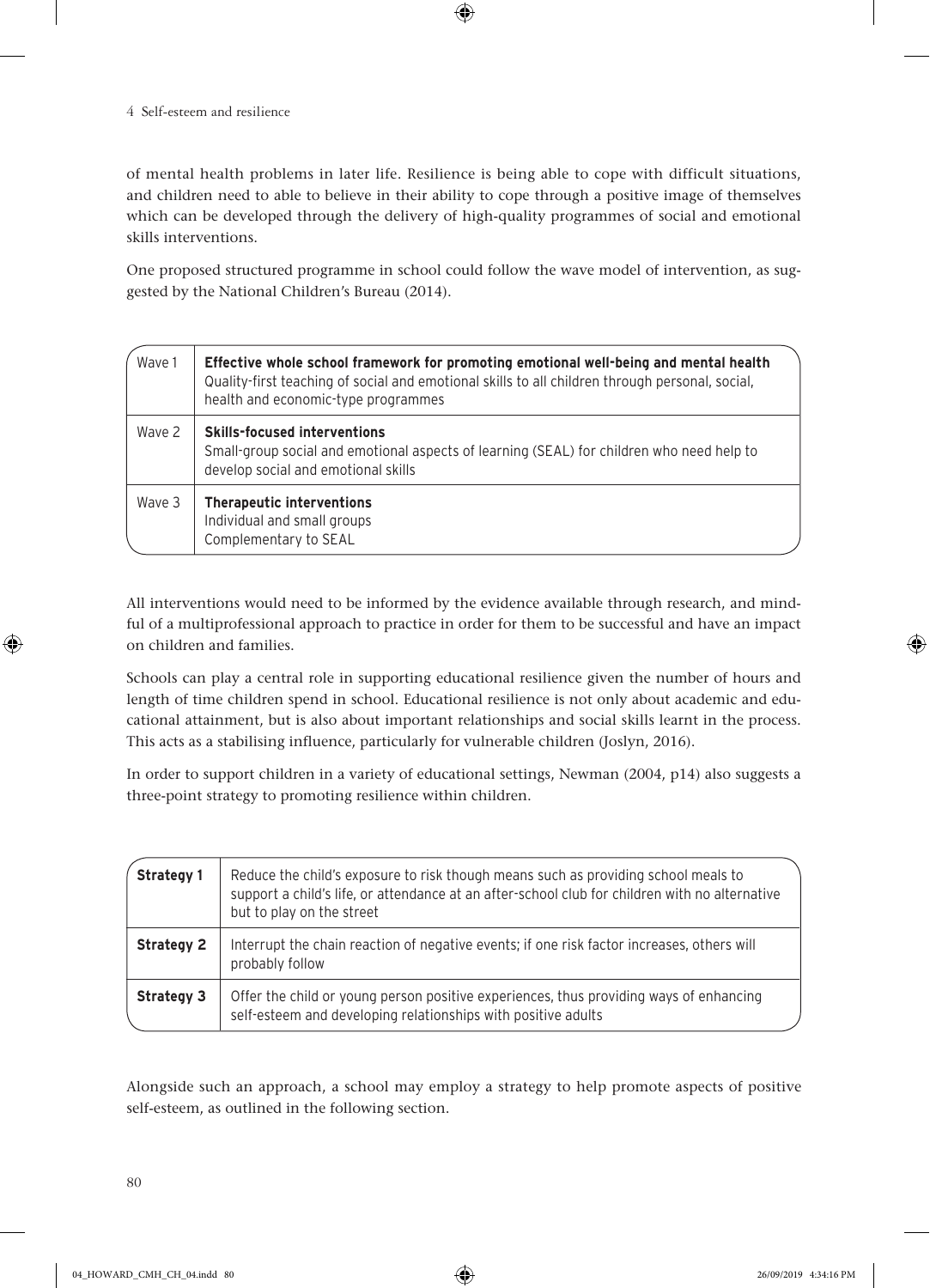## **Personal, social, health and economic (PSHE)**

Teaching children about mental health and emotional well-being should form part of a structured and personalised PSHE curriculum in order to ensure that it proves an effective vehicle to embed core skills across all areas of educational experience and is not viewed as a 'bolt-on' topic or theme. These sessions need to be tailored to the needs and ages of the children in your class but a whole school approach of key messages is vital – that children are provided with the knowledge, language, understanding and confidence to seek help when needed and to ask questions about mental health without fear of stigmatism or bullying.

 $\circledast$ 

A graduated approach to PSHE education as a whole school is vital. With younger children work begins on 'developing oneself', focusing on self-awareness, self-concept, self-efficacy and self-belief. An effective way to do this is through the development of emotional literacy using story books. Stories and storytelling help children to develop emotional literacy, to make sense of their world and appreciate different points of view. They enable children to develop social relationships through an experiential, familiar and safe learning approach and start to develop skills such as empathy, negotiation, compassion and difference and an understanding of what is right and wrong, kind and unkind.

The Department for Education has most recently worked with the PSHE Association to improve the quality of teaching of mental health and emotional well-being. This has resulted in fully updated guidance and lesson plans for 2019 to match the government's new statutory PSHE requirements regarding health education, relationships education and relationships and sex education. This can be found at **https://www.pshe-association.org.uk** on the resources page.

Key issues included in these lesson plans are:

- why it is important to teach about mental health and emotional well-being;
- building teaching about mental health into a planned PSHE programme;
- promoting well-being and resilience from an early age;
- ensuring teaching is appropriate to the age and maturity of pupils;
- key principles in teaching about mental health and emotional well-being safely and confidently;
- using visitors to the classroom to support lessons;
- addressing challenging mental health issues such as eating disorders, self-harm and suicide.

More recently the Department for Education has reviewed what must and should be covered as part of relationships education, relationships and sex education and health education in England (Department for Education, 2019). This has recommended that, from 2020, health education should become compulsory in all state-funded schools, with PSHE continuing to be compulsory within the independent sector. Such documentation outlines a need at both primary and secondary levels to study topics such as mental well-being, internet safety and harm, physical health and fitness, healthy eating, drugs, alcohol and tobacco, health and prevention and the changing adolescent body (Department for Education, 2019).

⊕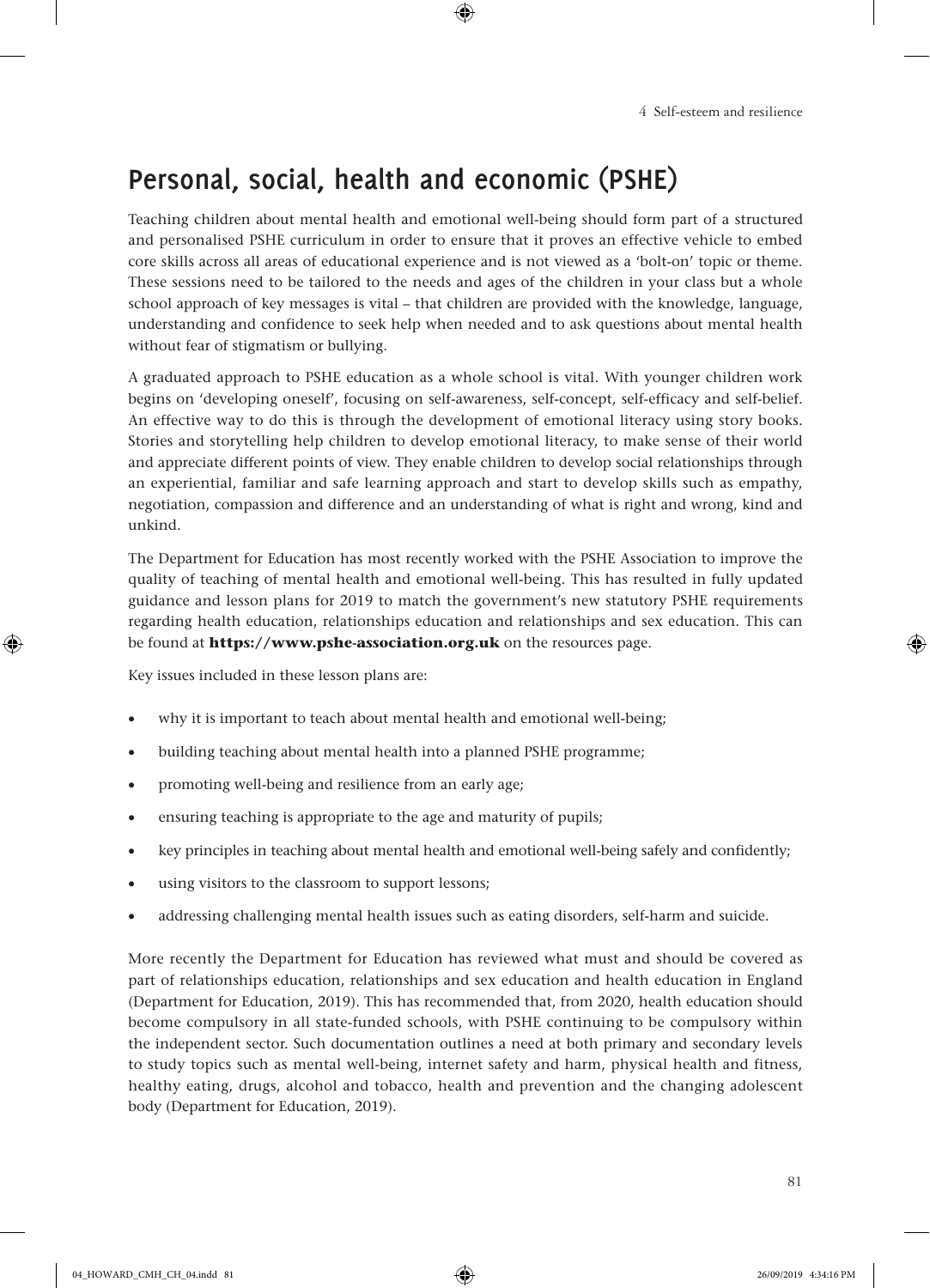Recommendations around this new strategy have been conceived in part to help support and guard children and young people against the risk of online concerns and other factors that can endanger children and young people's mental health and well-being. It has also been suggested that such changes may help support individuals to become safer and healthier regarding their academic, personal and social lives. This work by the Department for Education is intended to support the teaching of good mental and physical health and well-being of children and young people to make them more resilient when they may be feeling, for example, unhappy, bullied or anxious. As the report suggests:

⊕

*The focus in primary school should be on teaching the characteristics of good physical health and mental wellbeing. Teachers should be clear that mental wellbeing is a normal part of daily life, in the same way as physical health.*

(Department for Education, 2019, p33)

## **Good practice: promoting positive mental health**

The use of feedback boxes allows pupils to share a problem anonymously in the 'bullying box', or something good that another pupil did in the 'praise box'. These are sometimes managed by the personal, social, citizenship and health education coordinator, who may choose to file some comments and will pass safeguarding concerns on to the relevant staff member to follow up. This anonymous sharing allows teachers to pick up on common worries and problems which can then be discussed in weekly circle time sessions before they grow into more serious well-being or mental health risks. The teacher leads the discussion in a calm and respectful environment which allows the whole class to think together about what is happening without being judgemental or singling out the individuals involved. Reports from the boxes may also lead to referrals to Place2Be or CAMHS as well as other school-based interventions such as lunch time nurture clubs.

## **Social and emotional aspects of learning (SEAL)**

For many schools the use of the SEAL initiative (DfES, 2005 b) gives them a practical resource of learning opportunities to help develop social, emotional and behavioural skills through a whole school approach. As with the PSHE Association framework, SEAL built on a spiral curriculum delivery through a themed approach which could be adapted and personalised to fit the needs of individual classes and children. The development of a skills- and values-based approach was core to this, and was reinforced in classroom-based activities, whole school assemblies and links to home and the community. Although these resources are now no longer freely available and have been archived, many schools still use these approaches in their PSHE and circle time activities and they are also used for professional development training for staff.

This work was originally promoted by the research of individuals such as Goleman (1996), linked to the notion of emotional intelligence, and was promoted by the government in publications such as *Social and Emotional Aspects of Learning (SEAL): Improving Behaviour, Improving Learning* (DfES, 2005 a) and *Excellence and Enjoyment: Social and Emotional Aspects of Learning* (DfES, 2005 b). Since the SEAL

⊕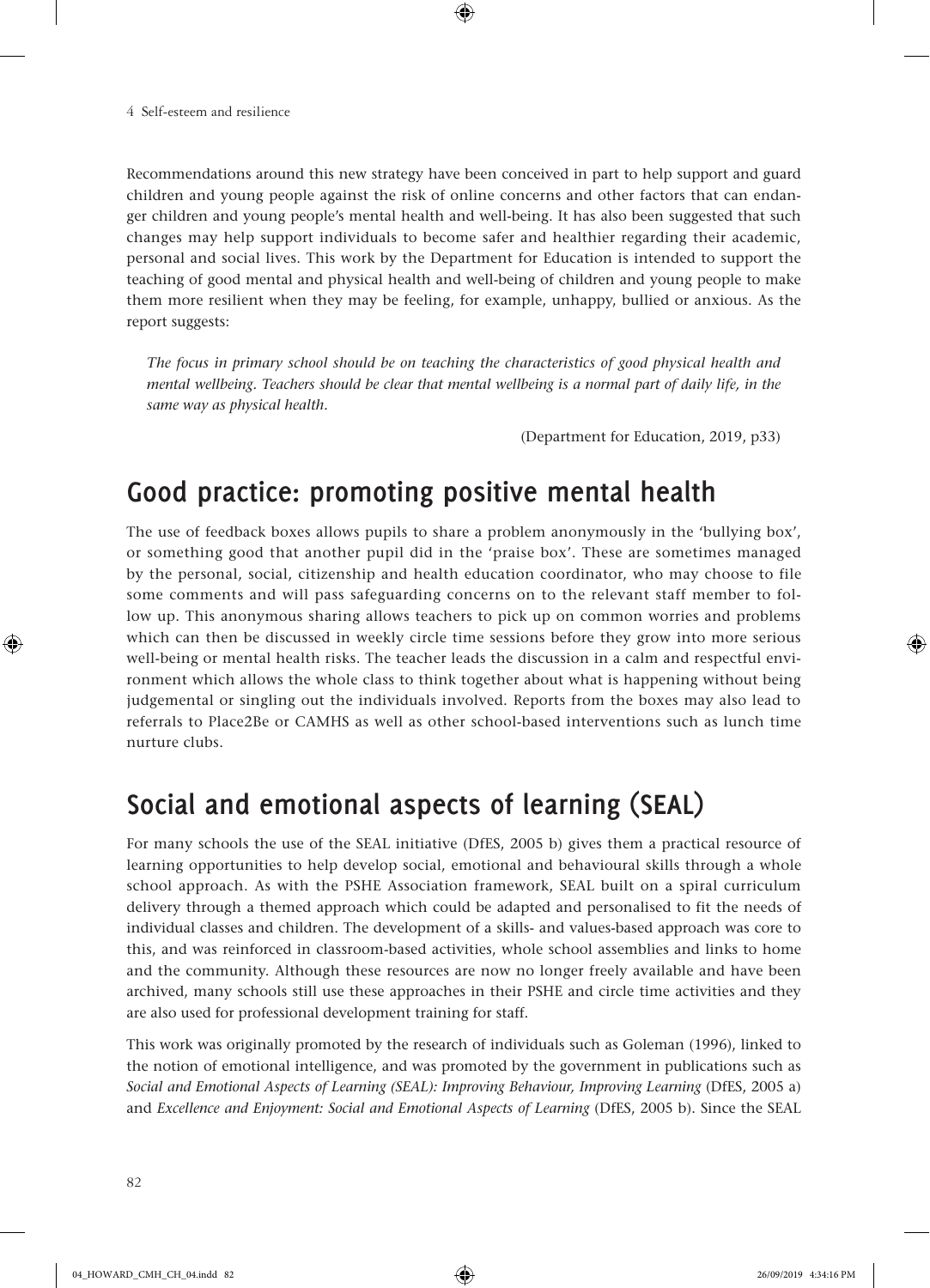resources contained materials at their core which were designed to offer a selection of learning opportunities to achieve specific learning outcomes in the classroom, they can still provide advice and support for aiding the development of a child's self-esteem.

⊕

Materials linked to DfES (2005 b) continue to provide excellent activities for helping children to develop an improved sense of self through the development of self-awareness. As DfES (2005 b, p40) notes:

*Self-awareness enables children to have some understanding of themselves. They know how they learn, how they relate to others, what they are thinking and what they are feeling.*

The materials linked to 'knowing myself' are particularly useful when considering how individuals can accept themselves for who and how they are, and in helping some individuals to be able to recognise when goals are hard to achieve. The unit linked to 'understanding my feelings' can help pupils recognise when they can become overwhelmed by their feelings and that it is alright to have feelings, but it is not alright to behave in any way they feel appropriate. 'Managing feelings' provides a range of strategies to recognise and accept feelings as well as managing and dealing with feelings.

Alongside SEAL materials, class-based strategies which involve listening to children and praising them for their effort will provide one means by which to promote a child's self-esteem. However, try to avoid generic praise – be specific and descriptive, show children by what is said that you value them and their efforts too.

Always try and make certain that pupils taste success by setting achievable targets. Encourage children through class-based opportunities to show their worth to the class. Ask them to talk about something they are knowledgeable about and successful in, or ask them to support their peers in a subject strength they have. Remember that all pupils have their own strengths and weaknesses, so avoid comparing children since it can lead to unrealistic expectations and often the propagation of failure.

## **Circle time**

⊕

Circle time was originally developed by Jenny Mosley in order to promote respect for the individual as a whole and uses numerous practical activities for developing the whole person and his or her feelings of well-being (Mosley, 2001). Circle time sessions can also provide a possible vehicle for classroom delivery of the SEAL curriculum, as highlighted earlier. It centres on promoting positive relationships whilst seeking to nurture a sense of personal positivity and responsibility for others (Mosley, 2004). Circle time allows the school and its pupils to experience a supportive environment in which social, emotional and behavioural skills can be developed.

Circle time allows participants (usually sitting in a circle) to exchange ideas and feelings linked to a variety of issues important to the child along with behavioural and emotional items. The teacher who is involved in these sessions is there to facilitate the discussions and to provide activities to encourage participants to feel that their contributions are valued and included. Linked to circle time are what are called 'golden rules' which are displayed around the school to remind pupils of the agreed principles for positive aspects of social and moral behaviour. For example, these might include 'we do not hurt people's feelings'.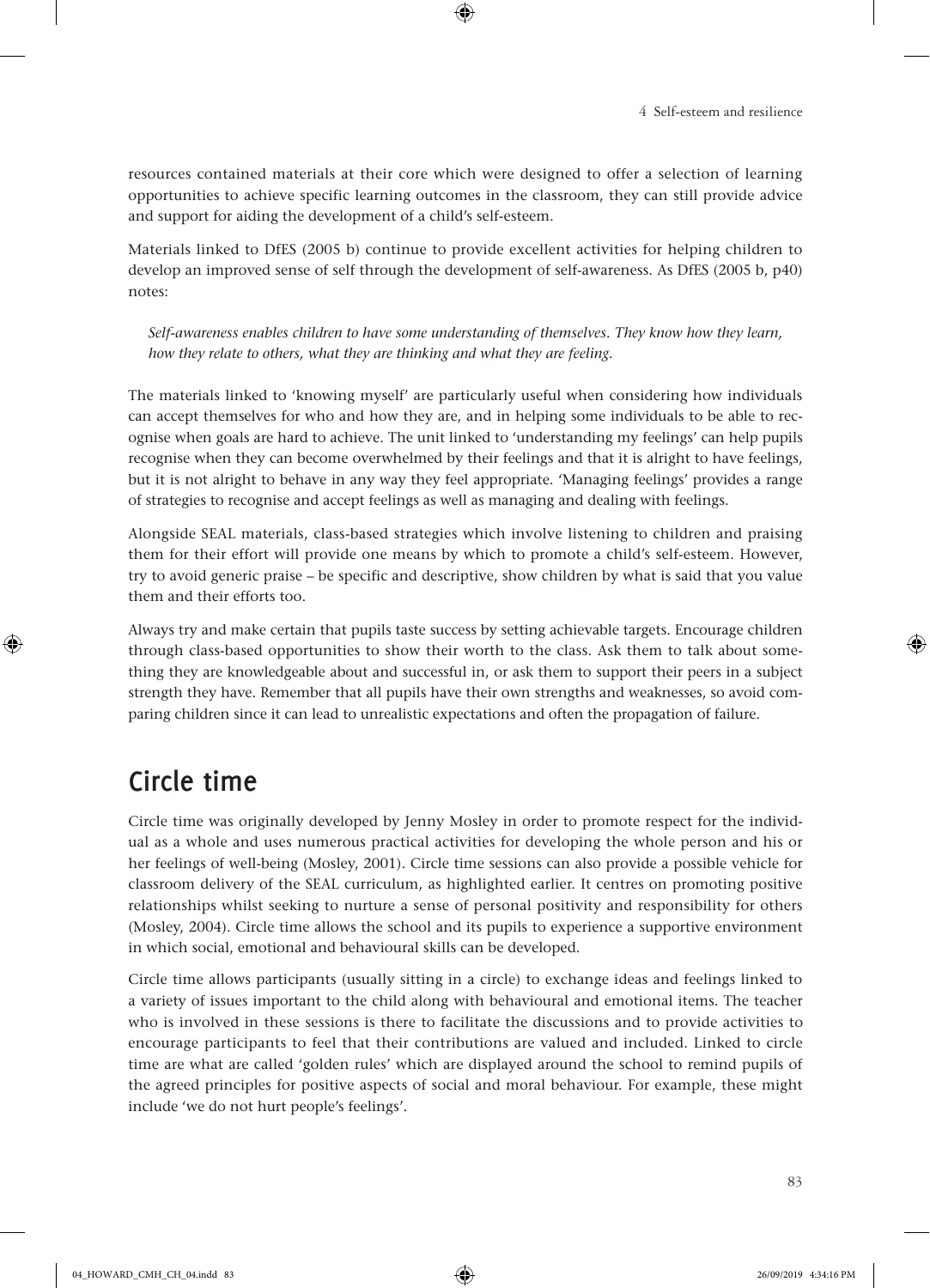Through a supportive developmental framework of games, circle time allows pupils to consider aspects of their moral development involving their ideas supported by their peers. Games can include:

 $\circledast$ 

- asking all children to choose a positive adjective to describe themselves and others as the game moves around the circle;
- scenarios such as 'You see a child sitting on their own in the playground. They are upset by comments made by others about their football ability. What do you do?' helps to encourage pupils to think about the feelings of others and how they can promote a positive feeling of self-worth.

#### **Working with parents**

A school is often made aware of a child's low self-esteem as evidenced in the way they respond to praise and behave in school. Given this, the school should seek to work with the parents to try and promote improvements in a child's self-esteem both inside and outside school.

At a school level, remember that positive relationships with children are key to positive behaviour and regular attendance. Also remember that children behave well when they feel valued and that they belong, and that the school should try to create opportunities for children to experience and/or feel confident in a positive relationship with an adult. This will take time and may need to involve others in the process, such as the parents.

Contact with parents to discuss the school's concerns regarding a child's self-esteem can be made both formally on occasions, such as at parents' evening, or just when talking to a parent about a child's day when the child is picked up. If this is to be a positive meeting it is important that, whenever this is done, the member of staff makes certain that the parent does not in any way feel blamed or patronised regarding the child's behaviour. It is important that the parent is provided with help, support and strategies to deal with any behaviour at home in a consistent and positive way.

Such conversations will ensure that strategies and approaches used in school can form part of what is an agreed united approach between home and school when trying to make inroads into this aspect of a child's well-being. This may also form the basis of a support package for parents, helping them to promote positive parenting and attitudes at home. Remember that some parents too may not have had positive experiences when they were young, with their parents undermining their own feeling of self-worth. Given this, schools need to work with parents to make them also feel accepted and valued.

## **Strategies that can be employed both in school and at home**

#### **Identifying where the problem lies**

Since children with poor self-esteem may find it difficult to articulate their feelings, try not to question them too much about why they are being negative. Often children will not be able to pin an

⊕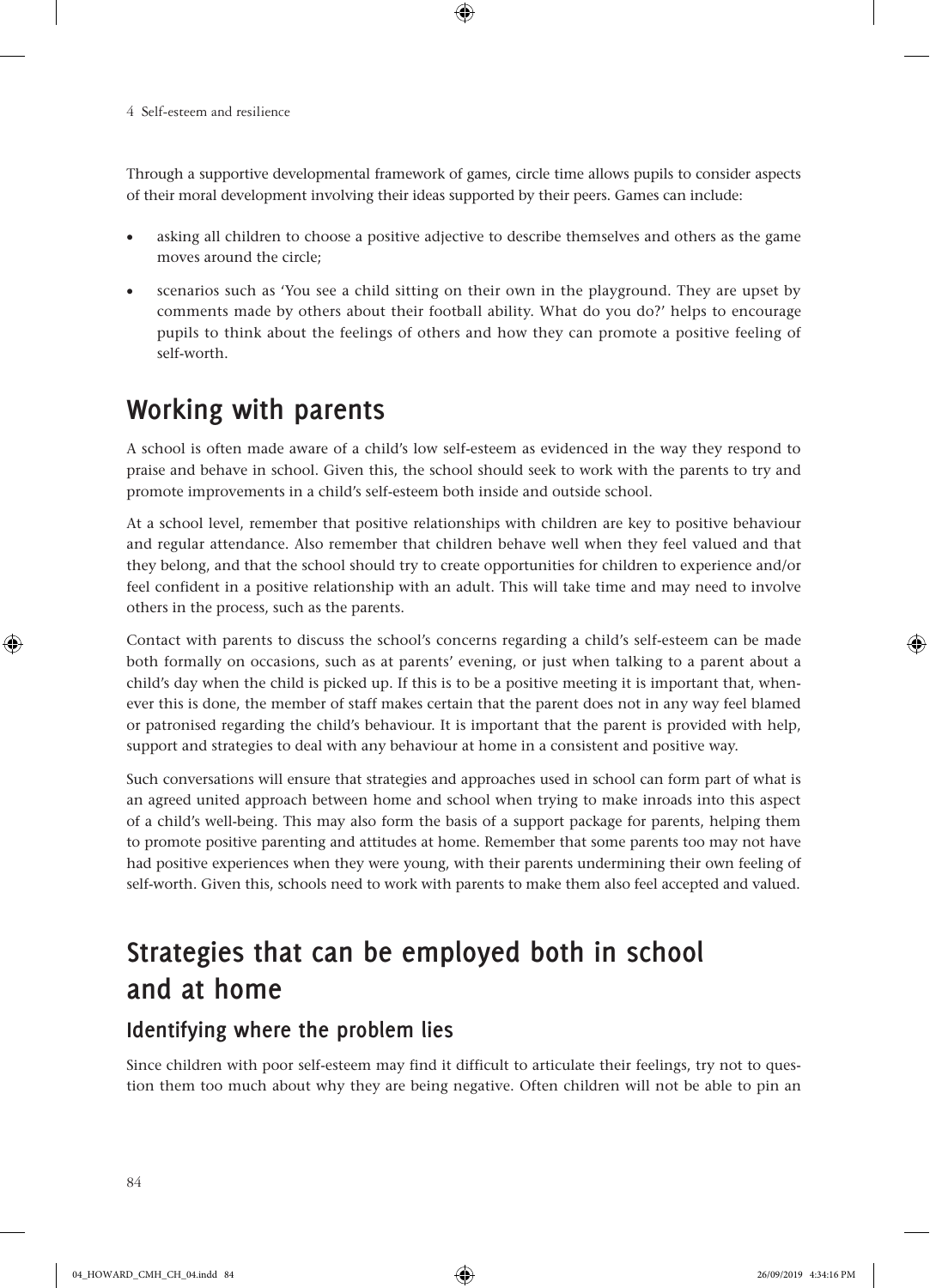exact reason on their feelings. Just try and gently, in conversation, ask questions such as 'Are you sure you are alright?' or 'If you want to tell me about your day, or the reason for your feelings, I am keen to listen'. A *TES* article on attachment and trauma and a primary teacher's response is insightful and explains children's behaviours that typically result in very negative outcomes, such as exclusion for the child. Taking a different approach can make all the difference in the world (Anonymous, 2019).

 $\circledast$ 

As discussed in Chapter 1, changing the language we use is all-important and makes a complete difference to the position we come from, as being much more empathetic, when engaging with a child. Instead of 'challenging behaviour' consider 'distressed behaviour'. Instead of 'What's the matter with you?' ask 'What has happened to you?'

#### **Trying to acknowledge that we cannot all be good at everything, all the time**

For children, feelings of being useless at their work are very real, so you should listen to how they feel and acknowledge that it is fine to feel this way and it is not uncommon to get cross, angry or sad from time to time. Tell them about moments you have struggled with issues to help them realise that it can happen to adults as well as children. If it is another child in the class that is denting the child's self-esteem, consider getting the child to think about negative points the other child may have as well as positive aspects. In this way the child can see that the other child may appear confident but has items s/he may feel vulnerable about, even though it is not shown. Try and to get to know the child's hopes and fears in a typical day and see if you can find a way to empathise with what the child is saying so you can support him or her more fully.

#### **Concentrating on the positive points of the child**

If children are unhappy or upset try and talk to them at an appropriate moment about what the issues are that are upsetting them. Try not to probe for answers if the child is not forthcoming. Give space and time to open up. Try not to get cross in these situations or criticise or blame the child. This will not help the situation and may even prove more problematic in the future. Remember to praise children for their own unique positive strengths. Avoid comparisons with siblings or other pupils since this may lead to resentment or the child not being able to compete with them.

#### **Positive parenting**

⊕

It is important that you help parents to make every effort to praise their child when the child has done well or tried hard. Little things will start having an impact upon self-esteem, for example, thanking children for tidying their bag away or hanging their coat up when they come into the house. If a parent is finding it difficult to accept the child's behaviour, try and encourage the parent to make certain that the child sees and hears that it is the behaviour the parent does not like and not the child, by making comments such as 'I like you but I do not like that behaviour'.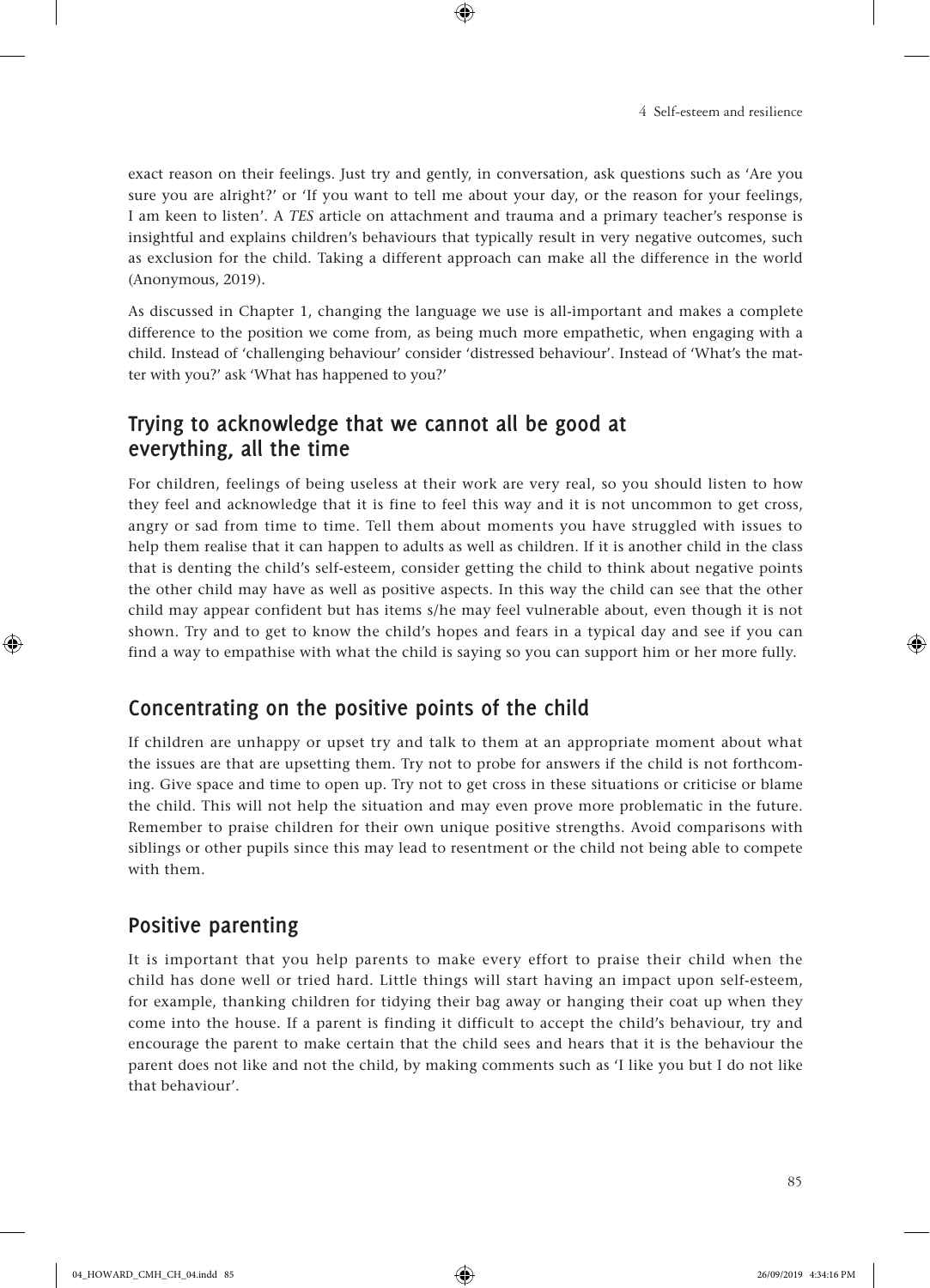## **Teachers' self-esteem**

Teachers often reflect on their own role in supporting a child with issues relating to self-esteem and often do not realise how these form part of being an effective teacher, as outlined by Part B of the Teachers' Standards (2014). In order for you to be effective when doing your job, you too must have high levels of self-esteem so that you act in a confident, relaxed and respectful manner towards the children in your school. Teachers' self-esteem may be influenced by many factors, such as feelings of inadequacy when dealing with school-based issues or due to their own personal lives. The question that must be asked, therefore, is 'Who is looking after the self-esteem of the teaching workforce in the school?' Authors such as Mosley (2001) have advocated that there is a need to build positive selfesteem within the teaching workforce and that it may be assessed when examining the responses to set questions such as 'Do you worry about your work when you are not in school?' Research by Weare (2015) notes that it is important that staff's successes and achievements are celebrated, but that there is also time for them to place realistic demands upon themselves professionally as well as to let go. A good work–life balance is needed to help staff recuperate and settings need to:

⊕

*find ways to make it safe for staff and leaders (as well as pupils) to acknowledge their human distress, weakness and difficulty and seek support and help for their mental health needs in non-stigmatised ways.*

(Weare, 2015, p7)

⊕

At a simple level, schools, teachers and leaders expressing gratitude and appreciation for the role that individuals can play in helping promote positive self-esteem within pupils can be a quick but effective way of building a teacher's self-esteem. Try and make a habit of telling your teacher colleagues how much they are appreciated since well-being must start with the staff as they are at the chalkface of any work with regard to promoting pupils' self-esteem.

- Remember that if you are trying to support self-esteem there are no quick fixes.
- Encourage staff to be realistic about what can be achieved and that this success will ebb and flow given that some of the good work achieved in schools can be quickly undone by risk factors at home.
- Consider that self-esteem is like a non-stick surface: most of what is tried will slide off.
- Small incremental gains can be made, so encourage your staff not to lose heart or patience.
- Make certain that there is always an open door so that teachers can share worries, concerns and disillusionment with regard to progress.
- Be there to reassure them that they are doing a good job and that any perceived failure is not down to them.

#### KEY REFLECTIONS .

- What strategies can a school employ to improve resilience and the self-esteem of its pupils?
- What strategies might parents be told to use to support issues around self-esteem?
- What can colleagues do to support positive self-esteem amongst themselves?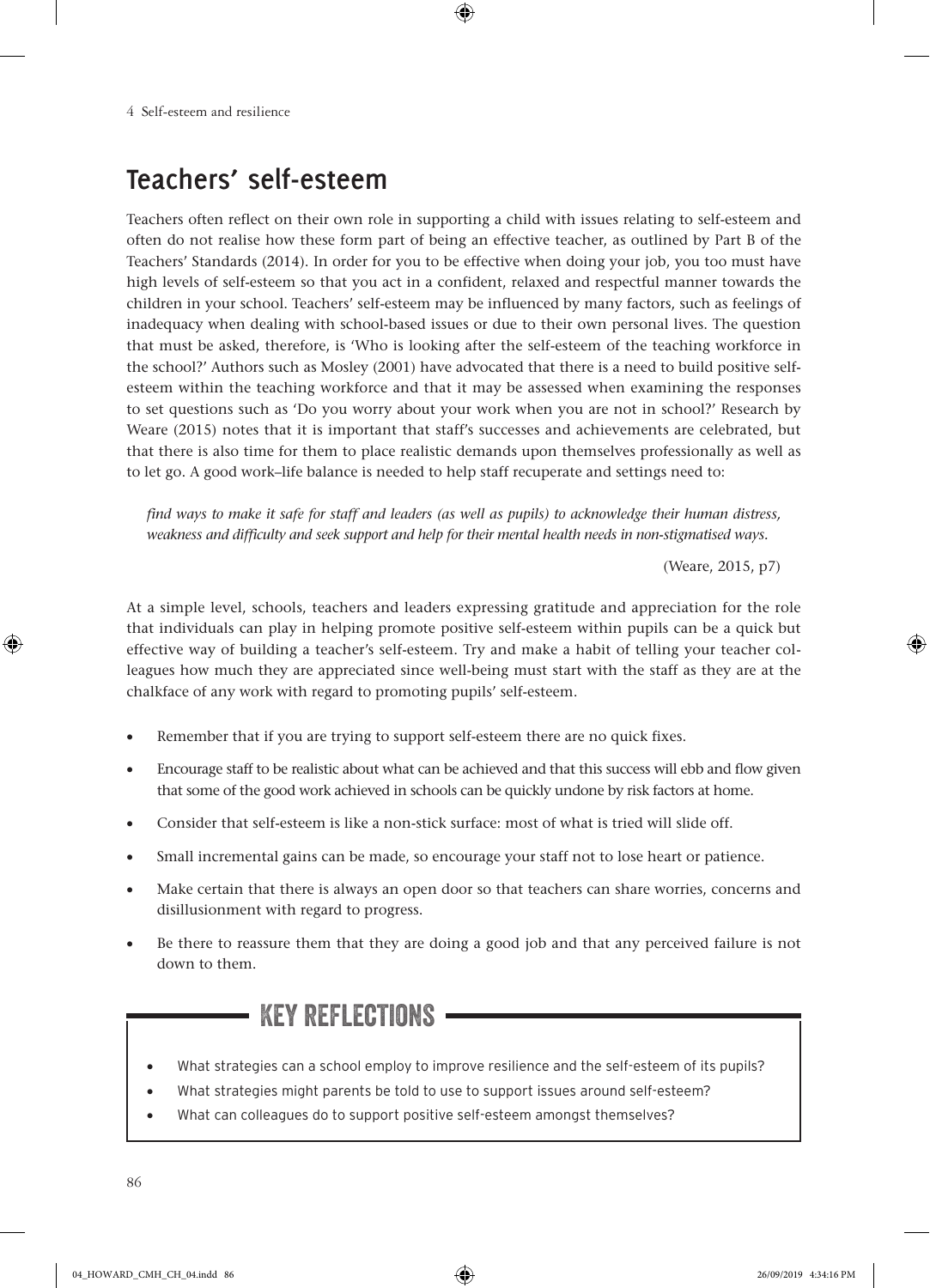#### Chapter summary

- Self-esteem is about how we think about ourselves in relation to others.
- Self-esteem is sensitive to the qualities of these systems such as families, schools and communities and thus can be negative or positive.

 $\textcolor{blue}{\bigcirc}$ 

- Relationships are at the heart of well-being and self-esteem.
- Positive self-esteem is aligned with happiness.
- Low self-esteem is aligned with unhappiness.
- Positive self-esteem includes protective characteristics or 'resilience' factors, including a positive image of oneself, making friends easily, being able to solve problems and ask for help if needed, admitting mistakes and being able to adapt to change.
- Resilience factors can be influenced and improved through positive promotion of resilience in schools.
- Schools have opportunities to offer targeted support for at-risk groups and can play a key role in improving resilience factors and thus self-esteem.
- Educational resilience is not just about academic performance; it also includes development of relationships and social skills.

## FURTHER READING -

⊕

Anonymous (2019) How attachment theory helps behaviour. *TES*. Available at: https://www.tes.com/ magazine/article/how-attachment-theory-helps-behaviour (accessed 25 July 2019).

Burke-Harris, N. (2018) *The Deepest Well: Healing the Long-Term Effects of Childhood Adversity*. London: Bluebird (Pan MacMillan).

Centre on the Developing Child at Harvard University has excellent resources on resilience including film clips, and explaining the science behind resilience and development and how we can actively improve and make a difference to children's lives. Available at: https://developingchild.harvard.edu/ (accessed June 2019).

Fonagy, P. (2016) *What is Mentalization*? Available at: https://youtu.be/MJ1Y9zw-n7U (accessed 25 July 2019).

Hunter, C. (2012) *Is Resilience Still a Useful Concept when Working with Children and Young People?* Child, Family, Community, Australia. Available at: https://aifs.gov.au/cfca/publications/resilience-stilluseful-concept-when-working-child/export.

Schore, A. (2013) *Neurobiology of Secure Attachment.* Available at: https://www.youtube.com/embed/ WVuJ5KhpL34 (accessed 25 July 2019).

Schore, A. (2014) *Attachment Trauma and Effects of Neglect and Abuse on Brain Development.* Available at: https://www.psychalive.org/video-dr-allan-schore-attachment-trauma-effects-neglect-abuse-braindevelopment/ (accessed 25 July 2019).

*The Brain Architecture Game* (2017) Available at: https://dev.thebrainarchitecturegame.com/ (accessed 25 July 2019).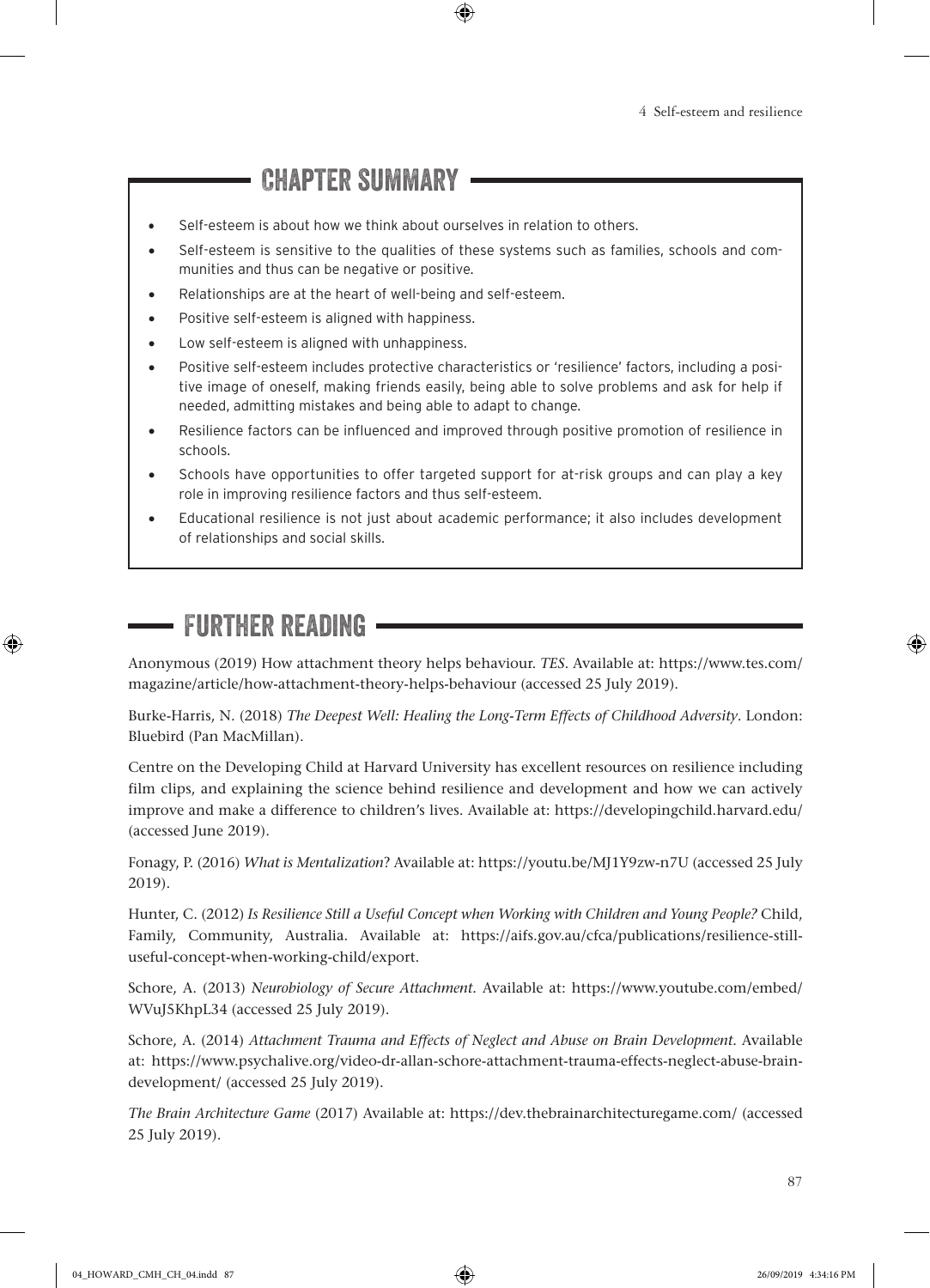The film *The Biology of Stress and the Science of Hope* (KPJR Films, 2015) is a must-watch. Here is a link to the trailer: https://www.bing.com/videos/search?q=resilience+the+biology+of+stress+and+science+of+ hope+film+trailer&view=detail&mid=952A2BCE15771BBDBF0F952A2BCE15771BBDBF0F&FORM= VIRE (accessed June 2019).

⊕

Young Minds. *360 Degree Schools.* Available at: https://youngminds.org.uk/youngminds-professionals/360 schools/ (accessed June 2019).

#### References

Bandura, A. (1977) *Social Learning Theory*. Englewood Cliffs, NJ: Prentice Hall.

Bandura, A. (1989) Human agency in social cognitive theory. *American Psychologist*, 44(9): 1175–1184.

Bono, J.E. and Judge, T.A. (2003) Core self-evaluations: a review of the trait and its role in job satisfaction and job performance. *European Journal of Personality*, 17: S5–S18.

Burton, M., Pavord, E. and Williams, B. (2014) *An Introduction to Child and Adolescent Mental Health*. London: SAGE.

Center on the Developing Child (2015) *In Brief: The Science of Resilience*. Available at: https://developing child.harvard.edu/resources/inbrief-the-science-of-resilience/ (accessed June 2019).

Coleman, F. and Hagell, A. (2007) *Mental Health and Mental Disorders: Adolescence Risk and Resilience Against the Odds*. Chichester: John Wiley.

Department for Education (2015) *Special Educational Needs and Disability Code of Practice: 0 to 25 Years*. Available at: https://assets.publishing.service.gov.uk/government/uploads/system/uploads/attachment\_ data/file/398815/SEND\_Code\_of\_Practice\_January\_2015.pdf (accessed 12/9/18).

Department for Education (2018 a) *Mental Health and Behaviour in Schools*. Available at: https:// assets.publishing.service.gov.uk/government/uploads/system/uploads/attachment\_data/file/755135/ Mental\_health\_and\_behaviour\_in\_schools\_\_.pdf (accessed June 2019).

Department for Education (2018 b) *Promoting the Education of Looked After Children and Previously Looked After Children: Statutory Guidance for Local Authorities*. Available at: https://assets.publishing. service.gov.uk/government/uploads/system/uploads/attachment\_data/file/683556/Promoting\_the\_ education\_of\_looked-after\_children\_and\_previously\_looked-after\_children.pdf (accessed June 2019).

Department for Education (2019) *Relationships and Sex Education (RSE) and Health Education. Draft Statutory Guidance for Governing Bodies, Proprietors, Head Teachers, Principals, Senior Leadership Teams, Teachers*. Available at: https://assets.publishing.service.gov.uk/government/uploads/system/uploads/ attachment\_data/file/781150/Draft\_guidance\_Relationships\_Education\_\_Relationships\_and\_Sex\_ Education\_\_RSE\_\_and\_Health\_Education2.pdf (accessed 27 June 2019).

Department of Health (2011) *No Health Without Mental Health: A Cross Government Mental Health Outcomes Strategy for People of All Ages*. Available at: www.gov.uk/government/uploads/system/uploads/ attachment\_data/file/213761/dh\_124058.pdf (accessed June 2019).

⊕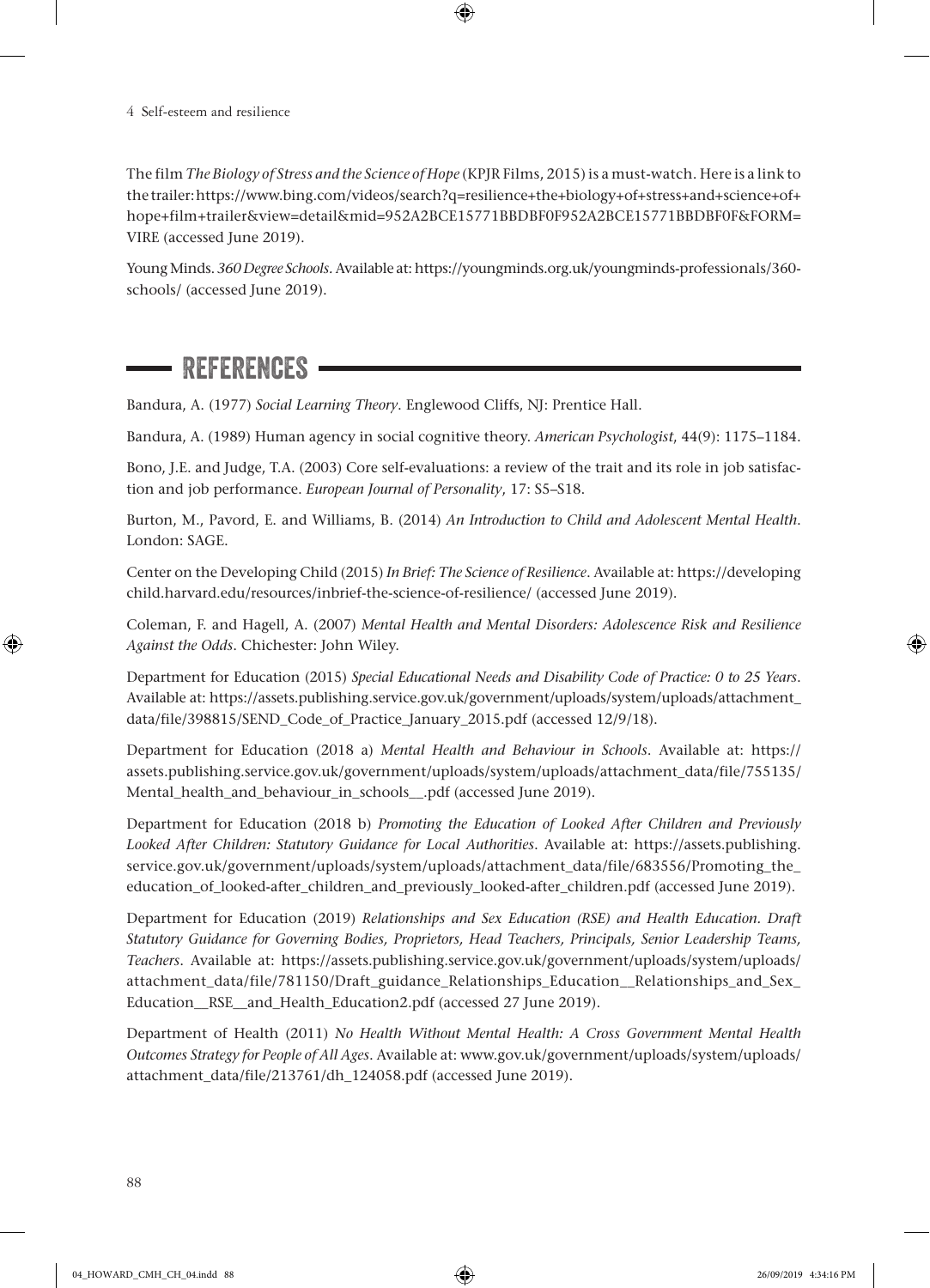DfES (2005 a) *Social and Emotional Aspects of Learning (SEAL): Improving Behaviour, Improving Learning*. Available at: http://webarchive.nationalarchives.gov.uk/20110809101133/nsonline.org.uk/ node/87009 (accessed January 2016).

 $\circledast$ 

DfES (2005 b) *Excellence and Enjoyment: Social and Emotional Aspects of Learning*. Norwich: HMSO. Available at: http://webarchive.nationalarchives.gov.uk/20110809101133/nsonline.org.uk/node/ 87009 (accessed January 2016).

Fuller, A. (1998) *From Surviving to Thriving: Promoting Mental Health in Young People*. Camberwell: The Australian Council for Educational Research.

Glen, C. (2002) 'We have to blame ourselves': refugees and the politics of systemic practice, in Papadopoulos, R.K. (ed.) *Therapeutic Care of Refugees: No Place Like Home*. London: Tavistock Clinic Series.

Goleman, D. (1996) *Emotional Intelligence: Why it can Matter More Than IQ*. London: Bloomsbury.

Joslyn, E. (2016) *Resilience in Children: Perspectives, Promise and Practice*. London: Palgrave.

Luxmoore, N. (2008) *Feeling Like Crap: Young People and the Meaning of Self-esteem*. London: Jessica Kingsley.

Mental Health Foundation (2002) *A Bright Future for All: Promoting Mental Health in Education*. London: MHF.

Mosley, J. (2001) *Quality Circle Time in the Primary Classroom*, vol. 1. Cambridge: LDA.

Mosley, J. (2004) *More Quality Circle Time: Evaluating Your Practice and Developing Creativity Within the Whole School Quality Circle Time Model*. Cambridge: LDA.

Music, G. (2011) *Nurturing Natures: Attachment and Children's Sociocultural and Brain Development*. Hove, East Sussex: Psychology Press.

Music, G. (2017) *Nurturing Natures: Attachment and Children's Sociocultural and Brain Development*, 2nd ed. Hove, East Sussex: Psychology Press.

National Children's Bureau (2014) *Mental Health and Emotional Wellbeing in Schools*. Available at: https://www.ncb.org.uk/sites/default/files/uploads/documents/Health\_wellbeing\_docs/policy\_ context\_briefing\_pewmhs\_mental\_health\_and\_emotional\_well-being\_in\_schools\_ncb\_nov\_14\_ final%20%281%29.pdf (accessed 29/7/19).

National Institute for Health and Care Excellence (NICE) (2015) *Looked-after Children and Young People*. Available at: https://www.nice.org.uk/guidance/PH28/chapter/1-Recommendations (accessed 25 July 2019).

Newman, T. (2004) as cited in Coleman, F. and Hagell, A. (2007) *Mental Health and Mental Disorders, Adolescence Risk and Resilience Against the Odds*. Chichester: John Wiley, p14.

NSPCC (2016) *Children Plagued by Low Self Esteem and Loneliness*. Available at: https://www.nspcc. org.uk/what-we-do/news-opinion/children-plagued-by-low-self-esteem-and-loneliness/?\_t\_id=1 B2M2Y8AsgTpgAmY7PhCfg%3d%3d&\_t\_q=self+esteem&\_t\_tags=language%3aen%2csiteid%3a7

⊕